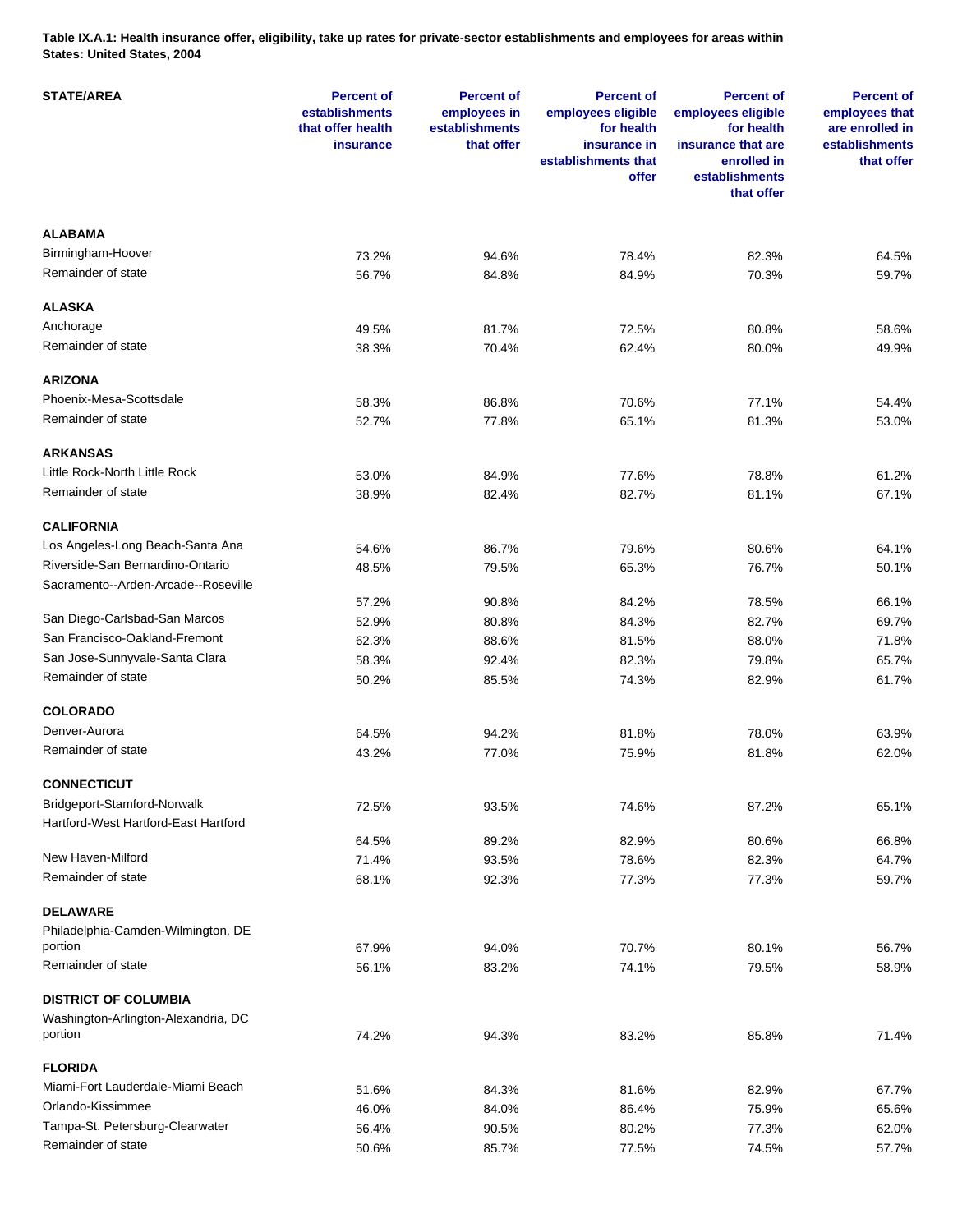| <b>GEORGIA</b>                                           |       |       |       |       |       |
|----------------------------------------------------------|-------|-------|-------|-------|-------|
| Atlanta-Sandy Springs-Marietta                           | 58.9% | 88.1% | 74.4% | 80.2% | 59.7% |
| Remainder of state                                       | 42.3% | 81.7% | 78.5% | 76.4% | 59.9% |
| <b>HAWAII</b>                                            |       |       |       |       |       |
| Honolulu                                                 | 88.0% | 97.2% | 81.8% | 83.8% | 68.5% |
| Remainder of state                                       | 71.9% | 97.9% | 76.7% | 83.5% | 64.0% |
| <b>IDAHO</b>                                             |       |       |       |       |       |
| Boise City-Nampa                                         | 44.4% | 78.0% | 79.8% | 82.9% | 66.2% |
| Remainder of state                                       | 46.5% | 73.6% | 76.2% | 80.5% | 61.4% |
| <b>ILLINOIS</b>                                          |       |       |       |       |       |
| Chicago-Naperville-Joliet, IL portion                    | 62.3% | 91.5% | 76.7% | 80.5% | 61.7% |
| Remainder of state                                       | 45.3% | 82.3% | 78.8% | 77.9% | 61.4% |
| <b>INDIANA</b>                                           |       |       |       |       |       |
| Indianapolis                                             | 58.1% | 92.4% | 77.3% | 75.9% | 58.6% |
| Remainder of state                                       | 48.1% | 86.3% | 82.6% | 78.0% | 64.5% |
| <b>IOWA</b>                                              | 57.7% | 91.6% | 77.3% | 81.0% | 62.6% |
| Des Moines                                               | 47.3% | 83.8% | 76.2% | 82.0% | 62.6% |
| Remainder of state                                       |       |       |       |       |       |
| <b>KANSAS</b>                                            |       |       |       |       |       |
| Kansas City, KS portion                                  | 71.6% | 95.6% | 77.9% | 62.9% | 49.0% |
| Wichita                                                  | 52.5% | 89.5% | 79.9% | 80.7% | 64.5% |
| Remainder of state                                       | 44.9% | 72.0% | 78.0% | 77.2% | 60.2% |
|                                                          |       |       |       |       |       |
| <b>KENTUCKY</b>                                          |       |       |       |       |       |
| Louisville, KY portion                                   | 57.4% | 89.5% | 87.1% | 83.3% | 72.5% |
| Remainder of state                                       | 58.6% | 87.7% | 83.8% | 81.8% | 68.6% |
| <b>LOUISIANA</b>                                         |       |       |       |       |       |
| New Orleans-Metairie-Kenner                              | 44.1% | 81.0% | 86.4% | 81.6% | 70.5% |
| Remainder of state                                       | 45.6% | 80.5% | 79.5% | 75.6% | 60.1% |
| <b>MAINE</b>                                             |       |       |       |       |       |
| Portland-South Portland-Biddeford                        | 57.5% | 83.4% | 82.1% | 81.9% | 67.2% |
| Remainder of state                                       | 44.3% | 78.0% | 76.4% | 73.0% | 55.8% |
| <b>MARYLAND</b>                                          |       |       |       |       |       |
| <b>Baltimore-Towson</b>                                  | 66.7% | 89.7% | 82.9% | 80.4% | 66.7% |
| Washington-Arlington-Alexandria, MD                      |       |       |       |       |       |
| portion                                                  | 62.7% | 89.1% | 76.2% | 72.8% | 55.4% |
| Remainder of state                                       | 64.7% | 92.9% | 81.3% | 76.7% | 62.3% |
| <b>MASSACHUSETTS</b>                                     |       |       |       |       |       |
| Boston-Cambridge-Quincy, MA portion                      | 66.0% | 93.7% | 78.2% | 79.1% | 61.8% |
| Remainder of state                                       | 58.7% | 89.3% | 73.5% | 71.7% | 52.7% |
| <b>MICHIGAN</b>                                          |       |       |       |       |       |
| Detroit-Warren-Livonia                                   |       |       |       |       |       |
| Remainder of state                                       | 67.7% | 92.4% | 78.7% | 76.7% | 60.3% |
|                                                          | 55.4% | 85.9% | 75.1% | 81.2% | 61.0% |
| <b>MINNESOTA</b><br>Minneapolis-St. Paul-Bloomington, MN |       |       |       |       |       |
| portion                                                  | 59.3% | 90.7% | 81.6% | 81.0% | 66.1% |
| Remainder of state                                       | 47.3% | 84.1% | 73.8% | 78.4% | 57.9% |
| <b>MISSISSIPPI</b>                                       |       |       |       |       |       |
| Jackson                                                  | 51.2% | 87.3% | 76.9% | 82.5% | 63.4% |
| Remainder of state                                       | 40.0% | 77.8% | 82.8% | 79.9% | 66.2% |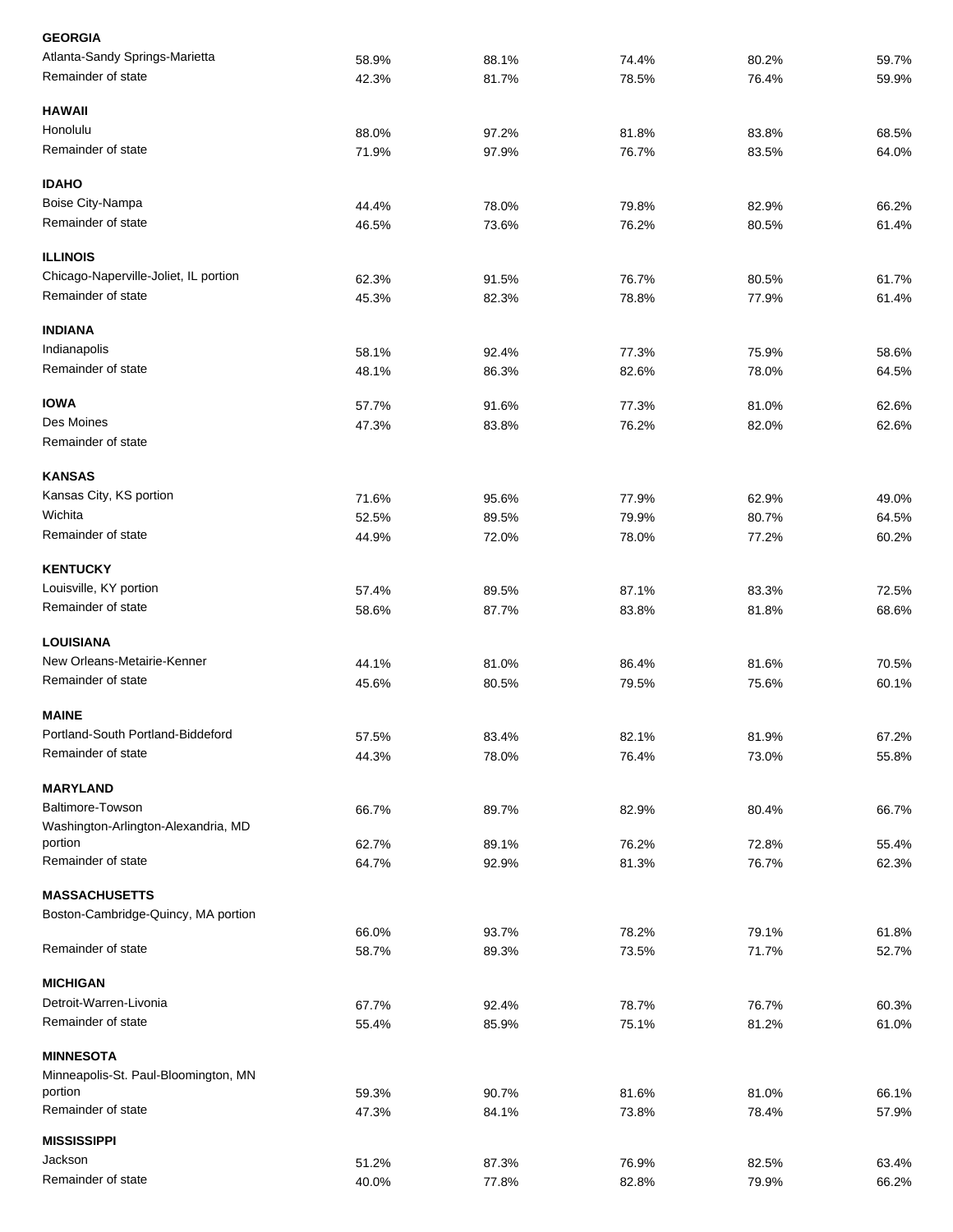| <b>MISSOURI</b>                     |       |       |       |       |       |
|-------------------------------------|-------|-------|-------|-------|-------|
| Kansas City, MO portion             | 59.4% | 90.5% | 81.6% | 80.3% | 65.6% |
| St. Louis, MO portion               | 60.0% | 89.7% | 83.8% | 79.1% | 66.3% |
| Remainder of state                  | 48.1% | 85.3% | 79.2% | 76.2% | 60.3% |
| <b>MONTANA</b>                      |       |       |       |       |       |
| <b>Billings</b>                     | 57.7% | 81.3% | 71.0% | 80.4% | 57.1% |
| Remainder of state                  | 34.8% | 65.1% | 73.7% | 79.1% | 58.3% |
| <b>NEBRASKA</b>                     |       |       |       |       |       |
| Omaha-Council Bluffs, NE portion    | 62.2% | 91.1% | 80.9% | 83.9% | 67.9% |
| Remainder of state                  | 35.9% | 70.8% | 77.8% | 80.1% | 62.3% |
| <b>NEVADA</b>                       |       |       |       |       |       |
| Las Vegas-Paradise                  | 54.1% | 90.2% | 71.6% | 78.2% | 56.0% |
| Remainder of state                  | 55.6% | 85.7% | 80.6% | 87.4% | 70.5% |
| <b>NEW HAMPSHIRE</b>                |       |       |       |       |       |
| Boston-Cambridge-Quincy, NH portion |       |       |       |       |       |
|                                     | 67.9% | 90.2% | 68.0% | 72.1% | 49.0% |
| Manchester-Nashua                   | 66.3% | 93.3% | 76.3% | 78.4% | 59.8% |
| Remainder of state                  | 55.0% | 81.4% | 72.5% | 76.4% | 55.4% |
| <b>NEW JERSEY</b>                   |       |       |       |       |       |
| New York-Northern New Jersey-Long   |       |       |       |       |       |
| Island, NJ portion                  | 62.9% | 91.0% | 80.3% | 85.3% | 68.5% |
| Remainder of state                  | 63.5% | 88.9% | 68.4% | 77.7% | 53.1% |
| <b>NEW MEXICO</b>                   |       |       |       |       |       |
| Albuquerque                         | 57.7% | 86.8% | 78.2% | 74.9% | 58.6% |
| Remainder of state                  | 41.0% | 71.1% | 75.3% | 76.1% | 57.3% |
| <b>NEW YORK</b>                     |       |       |       |       |       |
| New York-Northern New Jersey-Long   |       |       |       |       |       |
| Island, NY portion                  | 56.2% | 87.9% | 81.7% | 83.9% | 68.6% |
| Remainder of state                  | 63.9% | 91.3% | 74.9% | 73.9% | 55.3% |
| <b>NORTH CAROLINA</b>               |       |       |       |       |       |
| Charlotte-Gastonia-Concord          | 55.6% | 90.5% | 74.5% | 75.8% | 56.5% |
| Remainder of state                  | 50.9% | 83.1% | 82.1% | 83.2% | 68.4% |
| <b>NORTH DAKOTA</b>                 |       |       |       |       |       |
| Fargo, ND portion                   | 47.2% | 79.1% | 83.4% | 87.3% | 72.8% |
| Remainder of state                  | 42.0% | 71.6% | 73.4% | 82.1% | 60.2% |
| <b>OHIO</b>                         |       |       |       |       |       |
| Cincinnati-Middletown, OH portion   | 70.2% | 90.2% | 79.5% | 86.6% | 68.8% |
| Cleveland-Elyria-Mentor             | 76.3% | 94.5% | 78.4% | 76.6% | 60.1% |
| Columbus                            | 67.0% | 94.9% | 84.3% | 79.6% | 67.0% |
| Remainder of state                  | 52.7% | 85.2% | 74.3% | 76.9% | 57.1% |
| <b>OKLAHOMA</b>                     |       |       |       |       |       |
| Oklahoma City                       | 38.6% | 79.9% | 76.2% | 74.6% | 56.8% |
| Tulsa                               | 60.1% | 87.5% | 83.8% | 78.4% | 65.8% |
| Remainder of state                  | 39.1% | 74.6% | 85.5% | 78.2% | 66.8% |
| <b>OREGON</b>                       |       |       |       |       |       |
| Portland-Vancouver-Beaverton, OR    | 64.7% | 89.5% | 79.8% | 85.7% | 68.4% |
| Remainder of state                  | 43.3% | 69.4% | 75.4% | 87.1% | 65.7% |
| PENNSYLVANIA                        |       |       |       |       |       |
| Philadelphia-Camden-Wilmington, PA  |       |       |       |       |       |
| portion                             | 69.8% | 94.7% | 83.1% | 82.2% | 68.3% |
|                                     |       |       |       |       |       |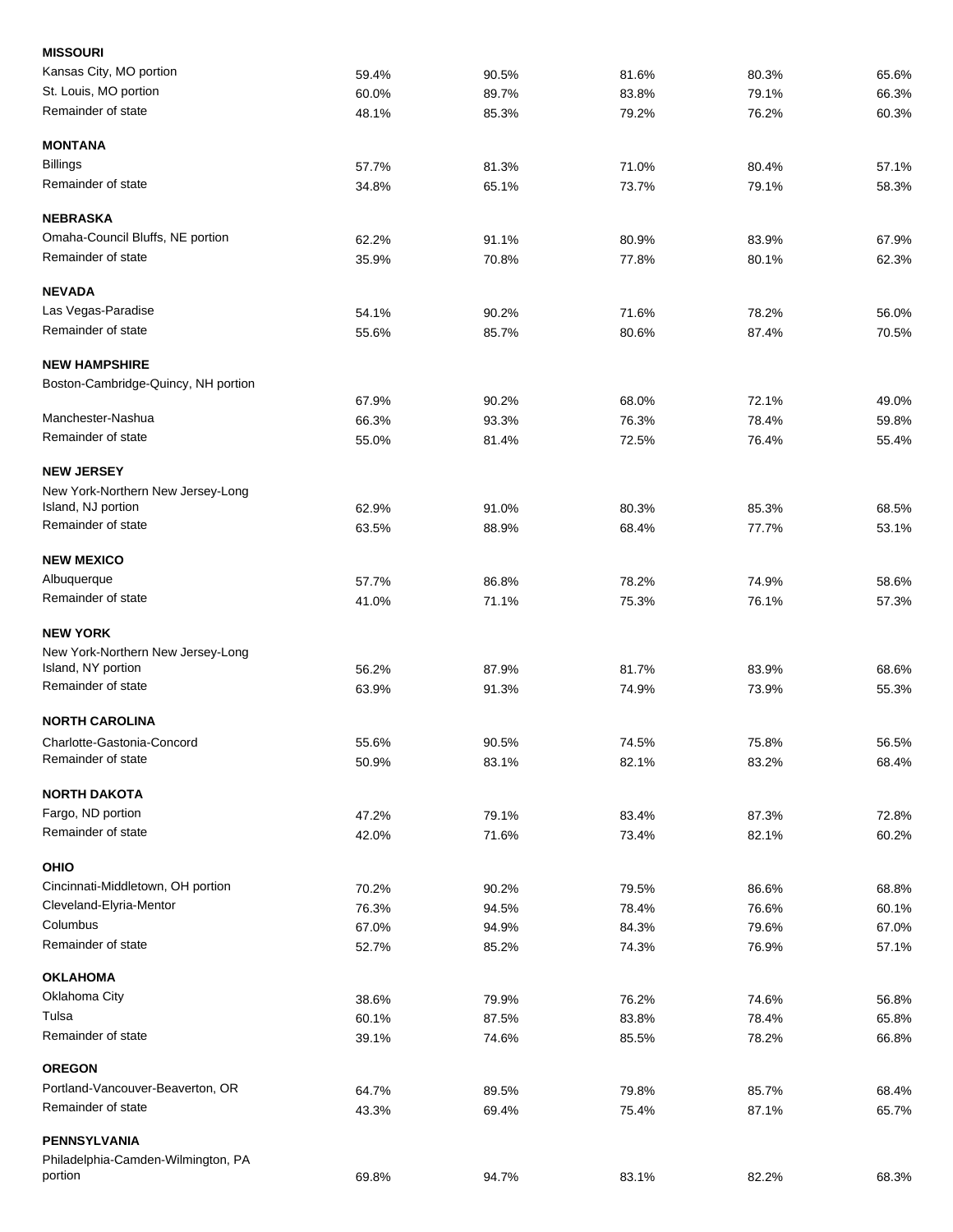| Pittsburgh                                     | 63.2% | 93.7% | 81.5% | 85.3% | 69.6% |
|------------------------------------------------|-------|-------|-------|-------|-------|
| Remainder of state                             | 63.0% | 90.6% | 76.6% | 81.5% | 62.4% |
| <b>RHODE ISLAND</b>                            |       |       |       |       |       |
| Providence-New Bedford-Fall River, RI          |       |       |       |       |       |
| portion                                        | 58.9% | 88.7% | 68.9% | 80.7% | 55.6% |
| <b>SOUTH CAROLINA</b>                          |       |       |       |       |       |
| Columbia                                       | 47.9% | 83.2% | 69.7% | 81.1% | 56.5% |
| Remainder of state                             | 49.6% | 83.5% | 78.5% | 78.6% | 61.7% |
| <b>SOUTH DAKOTA</b>                            |       |       |       |       |       |
| Sioux Falls                                    | 52.7% | 80.2% | 78.2% | 78.6% | 61.5% |
| Remainder of state                             | 45.8% | 79.4% | 68.4% | 83.2% | 56.9% |
| <b>TENNESSEE</b>                               |       |       |       |       |       |
| Memphis, TN portion                            | 67.1% | 88.9% | 83.7% | 81.8% | 68.5% |
| Nashville-Davidson--Murfreesboro               | 56.3% | 80.2% | 83.7% | 79.1% | 66.2% |
| Remainder of state                             | 49.8% | 88.1% | 71.9% | 80.6% | 57.9% |
| <b>TEXAS</b>                                   |       |       |       |       |       |
| Dallas-Fort Worth-Arlington                    | 49.1% | 85.1% | 83.1% | 77.4% | 64.3% |
| Houston-Sugar Land-Baytown                     | 50.2% | 83.6% | 76.1% | 82.6% | 62.9% |
| San Antonio                                    | 56.5% | 88.6% | 73.7% | 80.7% | 59.5% |
| Remainder of state                             | 40.1% | 75.1% | 78.2% | 80.1% | 62.6% |
| <b>UTAH</b>                                    |       |       |       |       |       |
| Ogden-Clearfield                               | 48.6% | 82.9% | 71.0% | 68.9% | 48.9% |
| Provo-Orem                                     | 43.9% | 73.5% | 51.1% | 73.6% | 37.6% |
| Salt Lake City                                 | 58.7% | 88.8% | 69.0% | 81.3% | 56.1% |
| Remainder of state                             | 30.2% | 78.4% | 79.3% | 82.2% | 65.2% |
| <b>VERMONT</b>                                 |       |       |       |       |       |
| Burlington-South Burlington                    | 67.3% | 90.6% | 87.1% | 80.9% | 70.5% |
| Remainder of state                             | 47.8% | 74.1% | 69.3% | 72.7% | 50.4% |
| <b>VIRGINIA</b>                                |       |       |       |       |       |
| Virginia Beach-Norfolk-Newport News,           |       |       |       |       |       |
| VA portion                                     | 66.7% | 85.3% | 83.1% | 70.9% | 58.9% |
| Washington-Arlington-Alexandria, VA<br>portion | 70.4% | 94.6% | 79.5% | 81.1% | 64.4% |
| Remainder of state                             | 57.3% | 89.4% | 79.7% | 77.6% | 61.9% |
|                                                |       |       |       |       |       |
| <b>WASHINGTON</b>                              |       |       |       |       |       |
| Seattle-Tacoma-Bellevue<br>Remainder of state  | 60.7% | 80.0% | 79.0% | 87.4% | 69.1% |
|                                                | 51.3% | 81.0% | 71.8% | 76.7% | 55.1% |
| <b>WEST VIRGINIA</b>                           |       |       |       |       |       |
| Charleston                                     | 49.6% | 77.8% | 85.2% | 73.9% | 63.0% |
| Remainder of state                             | 51.0% | 82.1% | 74.0% | 79.6% | 58.9% |
| <b>WISCONSIN</b>                               |       |       |       |       |       |
| Milwaukee-Waukesha-West Allis                  | 59.1% | 91.9% | 73.5% | 76.0% | 55.8% |
| Remainder of state                             | 52.0% | 84.4% | 79.1% | 78.4% | 62.0% |
| <b>WYOMING</b>                                 |       |       |       |       |       |
| Cheyenne                                       | 51.8% | 81.3% | 65.0% | 71.2% | 46.3% |
| Remainder of state                             | 39.9% | 71.3% | 80.8% | 80.8% | 65.4% |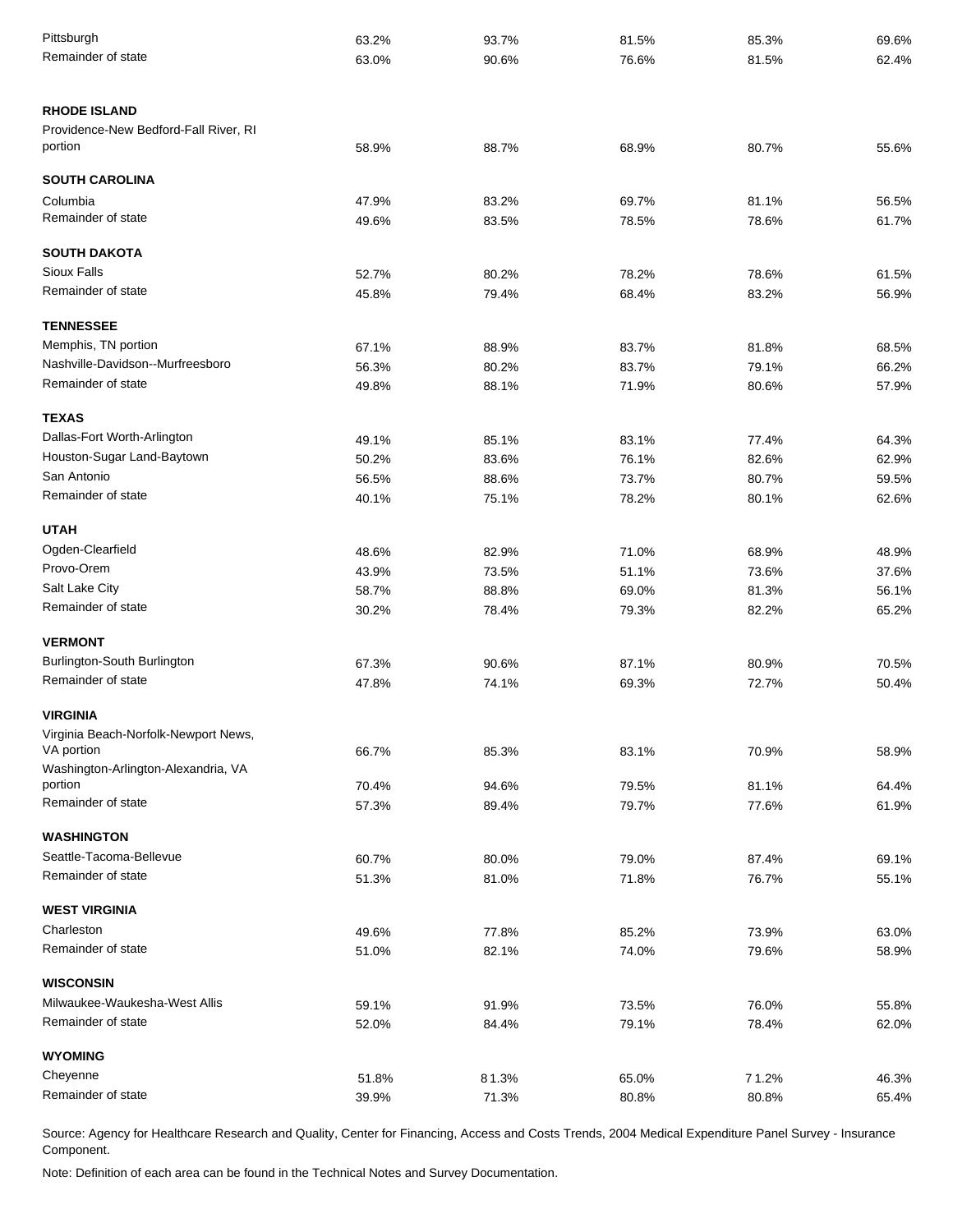**Table IX.A.1: Standard errors for health insurance offer, eligibility, take up rates for private-sector establishments and employees for areas within States: United States, 2004** 

| <b>STATE/AREA</b>                    | <b>Percent of</b><br>establishments<br>that offer health<br>insurance | <b>Percent of</b><br>employees in<br>establishments<br>that offer | <b>Percent of</b><br>employees eligible<br>for health<br>insurance in<br>establishments that<br>offer | <b>Percent of</b><br>employees eligible<br>for health<br>insurance that are<br>enrolled in<br>establishments<br>that offer | <b>Percent of</b><br>employees that<br>are enrolled in<br>establishments<br>that offer |
|--------------------------------------|-----------------------------------------------------------------------|-------------------------------------------------------------------|-------------------------------------------------------------------------------------------------------|----------------------------------------------------------------------------------------------------------------------------|----------------------------------------------------------------------------------------|
| <b>ALABAMA</b>                       |                                                                       |                                                                   |                                                                                                       |                                                                                                                            |                                                                                        |
| Birmingham-Hoover                    | 5.75%                                                                 | 1.50%                                                             | 5.44%                                                                                                 | 2.26%                                                                                                                      | 4.74%                                                                                  |
| Remainder of state                   | 2.65%                                                                 | 2.34%                                                             | 2.10%                                                                                                 | 2.81%                                                                                                                      | 3.56%                                                                                  |
| <b>ALASKA</b>                        |                                                                       |                                                                   |                                                                                                       |                                                                                                                            |                                                                                        |
| Anchorage                            | 3.80%                                                                 | 4.64%                                                             | 4.29%                                                                                                 | 2.80%                                                                                                                      | 4.02%                                                                                  |
| Remainder of state                   | 4.10%                                                                 | 5.24%                                                             | 6.01%                                                                                                 | 2.93%                                                                                                                      | 6.00%                                                                                  |
| <b>ARIZONA</b>                       |                                                                       |                                                                   |                                                                                                       |                                                                                                                            |                                                                                        |
| Phoenix-Mesa-Scottsdale              | 4.92%                                                                 | 2.86%                                                             | 3.48%                                                                                                 | 2.76%                                                                                                                      | 2.62%                                                                                  |
| Remainder of state                   | 5.14%                                                                 | 3.11%                                                             | 6.49%                                                                                                 | 3.24%                                                                                                                      | 4.80%                                                                                  |
|                                      |                                                                       |                                                                   |                                                                                                       |                                                                                                                            |                                                                                        |
| <b>ARKANSAS</b>                      |                                                                       |                                                                   |                                                                                                       |                                                                                                                            |                                                                                        |
| Little Rock-North Little Rock        | 3.13%                                                                 | 2.30%                                                             | 4.59%                                                                                                 | 3.37%                                                                                                                      | 4.26%                                                                                  |
| Remainder of state                   | 3.62%                                                                 | 2.91%                                                             | 2.52%                                                                                                 | 1.40%                                                                                                                      | 2.11%                                                                                  |
| <b>CALIFORNIA</b>                    |                                                                       |                                                                   |                                                                                                       |                                                                                                                            |                                                                                        |
| Los Angeles-Long Beach-Santa Ana     | 1.72%                                                                 | 1.15%                                                             | 1.89%                                                                                                 | 1.65%                                                                                                                      | 1.67%                                                                                  |
| Riverside-San Bernardino-Ontario     | 3.55%                                                                 | 5.15%                                                             | 4.58%                                                                                                 | 3.34%                                                                                                                      | 3.97%                                                                                  |
| Sacramento--Arden-Arcade--Roseville  |                                                                       |                                                                   |                                                                                                       |                                                                                                                            |                                                                                        |
|                                      | 5.69%                                                                 | 4.80%                                                             | 4.61%                                                                                                 | 4.82%                                                                                                                      | 5.23%                                                                                  |
| San Diego-Carlsbad-San Marcos        | 4.78%                                                                 | 5.08%                                                             | 6.49%                                                                                                 | 2.70%                                                                                                                      | 6.03%                                                                                  |
| San Francisco-Oakland-Fremont        | 3.71%                                                                 | 2.05%                                                             | 3.79%                                                                                                 | 3.34%                                                                                                                      | 4.82%                                                                                  |
| San Jose-Sunnyvale-Santa Clara       | 5.86%                                                                 | 1.68%                                                             | 5.11%                                                                                                 | 4.50%                                                                                                                      | 4.80%                                                                                  |
| Remainder of state                   | 2.83%                                                                 | 1.69%                                                             | 2.46%                                                                                                 | 2.56%                                                                                                                      | 2.15%                                                                                  |
| <b>COLORADO</b>                      |                                                                       |                                                                   |                                                                                                       |                                                                                                                            |                                                                                        |
| Denver-Aurora                        | 3.11%                                                                 | 0.84%                                                             | 3.78%                                                                                                 | 2.75%                                                                                                                      | 4.24%                                                                                  |
| Remainder of state                   | 3.79%                                                                 | 4.13%                                                             | 4.64%                                                                                                 | 1.71%                                                                                                                      | 4.69%                                                                                  |
| <b>CONNECTICUT</b>                   |                                                                       |                                                                   |                                                                                                       |                                                                                                                            |                                                                                        |
| Bridgeport-Stamford-Norwalk          | 3.46%                                                                 | 2.16%                                                             | 3.79%                                                                                                 | 1.71%                                                                                                                      | 3.52%                                                                                  |
| Hartford-West Hartford-East Hartford |                                                                       |                                                                   |                                                                                                       |                                                                                                                            |                                                                                        |
|                                      | 2.06%                                                                 | 1.67%                                                             | 2.83%                                                                                                 | 3.18%                                                                                                                      | 3.50%                                                                                  |
| New Haven-Milford                    | 4.65%                                                                 | 1.53%                                                             | 4.36%                                                                                                 | 2.96%                                                                                                                      | 3.78%                                                                                  |
| Remainder of state                   | 4.92%                                                                 | 1.59%                                                             | 4.29%                                                                                                 | 4.74%                                                                                                                      | 5.69%                                                                                  |
| <b>DELAWARE</b>                      |                                                                       |                                                                   |                                                                                                       |                                                                                                                            |                                                                                        |
| Philadelphia-Camden-Wilmington, DE   |                                                                       |                                                                   |                                                                                                       |                                                                                                                            |                                                                                        |
| portion                              | 2.92%                                                                 | 1.77%                                                             | 5.71%                                                                                                 | 2.15%                                                                                                                      | 4.65%                                                                                  |
| Remainder of state                   | 4.11%                                                                 | 2.26%                                                             | 7.05%                                                                                                 | 2.93%                                                                                                                      | 5.54%                                                                                  |
| <b>DISTRICT OF COLUMBIA</b>          |                                                                       |                                                                   |                                                                                                       |                                                                                                                            |                                                                                        |
| Washington-Arlington-Alexandria, DC  |                                                                       |                                                                   |                                                                                                       |                                                                                                                            |                                                                                        |
| portion                              | 2.55%                                                                 | 0.96%                                                             | 2.61%                                                                                                 | 1.34%                                                                                                                      | 2.69%                                                                                  |
| <b>FLORIDA</b>                       |                                                                       |                                                                   |                                                                                                       |                                                                                                                            |                                                                                        |
| Miami-Fort Lauderdale-Miami Beach    | 4.54%                                                                 | 3.01%                                                             | 3.09%                                                                                                 | 3.11%                                                                                                                      | 4.04%                                                                                  |
| Orlando-Kissimmee                    | 7.01%                                                                 | 4.56%                                                             | 2.71%                                                                                                 | 3.86%                                                                                                                      | 4.37%                                                                                  |
| Tampa-St. Petersburg-Clearwater      | 6.85%                                                                 | 3.23%                                                             | 4.84%                                                                                                 | 4.86%                                                                                                                      | 5.98%                                                                                  |
| Remainder of state                   | 4.20%                                                                 | 4.66%                                                             | 3.12%                                                                                                 | 2.43%                                                                                                                      | 3.20%                                                                                  |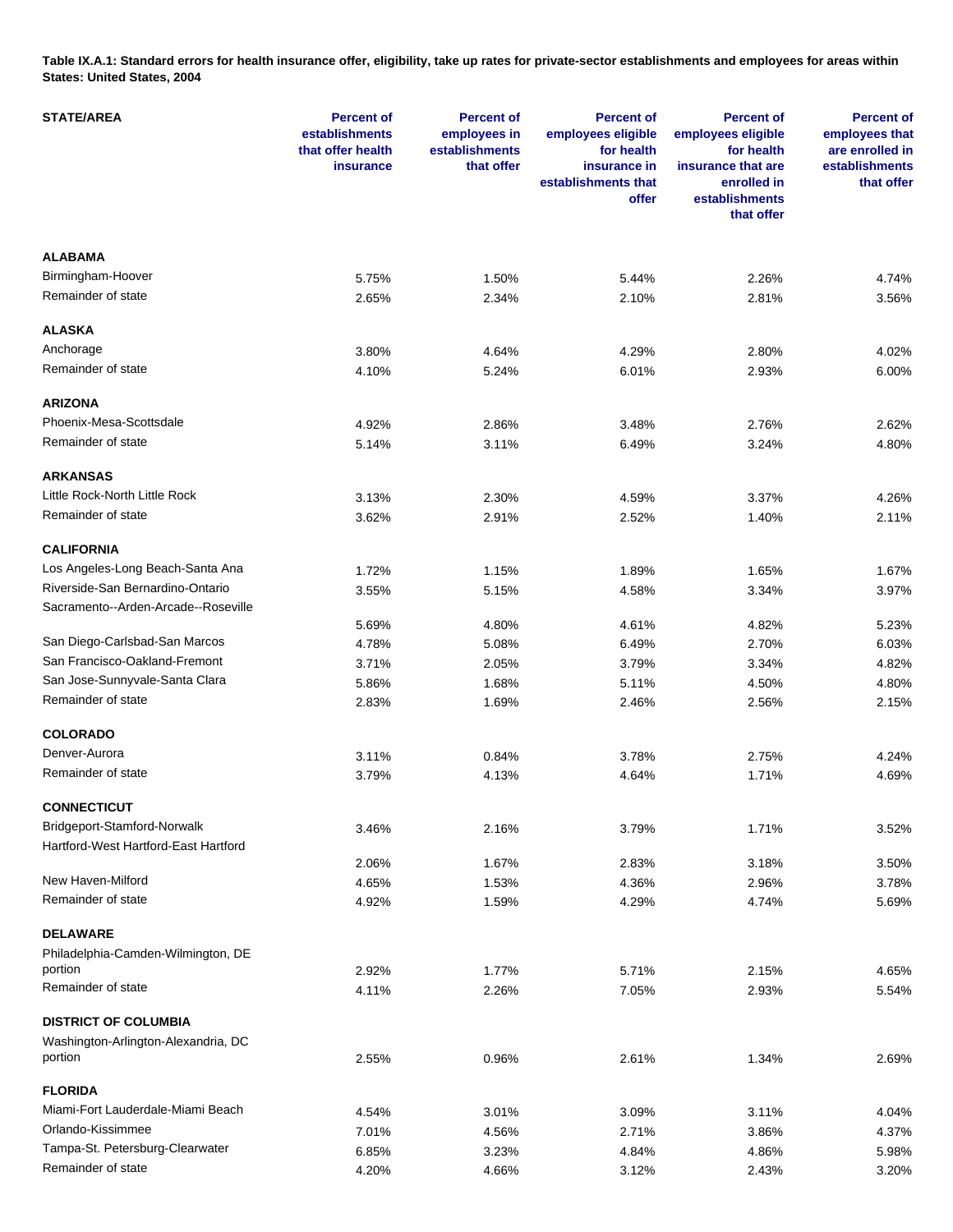| <b>GEORGIA</b>                                  |                |                |                |                |                |
|-------------------------------------------------|----------------|----------------|----------------|----------------|----------------|
| Atlanta-Sandy Springs-Marietta                  | 3.68%          | 2.53%          | 2.52%          | 1.23%          | 2.15%          |
| Remainder of state                              | 4.39%          | 2.97%          | 3.67%          | 2.59%          | 4.12%          |
| <b>HAWAII</b>                                   |                |                |                |                |                |
| Honolulu                                        | 1.54%          | 0.48%          | 1.96%          | 1.94%          | 2.00%          |
| Remainder of state                              | 8.32%          | 1.80%          | 2.37%          | 2.35%          | 2.49%          |
| <b>IDAHO</b>                                    |                |                |                |                |                |
| Boise City-Nampa                                | 4.37%          | 3.15%          | 3.15%          | 4.14%          | 4.40%          |
| Remainder of state                              | 2.20%          | 3.04%          | 4.23%          | 3.95%          | 5.16%          |
| <b>ILLINOIS</b>                                 |                |                |                |                |                |
| Chicago-Naperville-Joliet, IL portion           | 2.61%          | 1.16%          | 2.91%          | 1.49%          | 2.16%          |
| Remainder of state                              | 2.50%          | 3.55%          | 3.97%          | 2.97%          | 3.94%          |
| <b>INDIANA</b>                                  |                |                |                |                |                |
| Indianapolis                                    | 6.18%          | 4.27%          | 5.39%          | 3.03%          | 5.46%          |
| Remainder of state                              | 3.59%          | 1.37%          | 2.39%          | 3.56%          | 4.02%          |
| <b>IOWA</b>                                     |                |                |                |                |                |
| Des Moines                                      | 4.23%          | 2.78%          | 4.93%          | 3.88%          | 6.03%          |
| Remainder of state                              | 2.26%          | 1.53%          | 2.95%          | 1.41%          | 3.25%          |
| <b>KANSAS</b>                                   |                |                |                |                |                |
| Kansas City, KS portion                         |                |                |                |                |                |
| Wichita                                         | 3.36%          | 1.38%          | 5.36%          | 7.57%          | 8.27%          |
|                                                 | 6.11%          | 3.54%          | 5.49%          | 5.11%          | 6.54%          |
| Remainder of state                              | 3.03%          | 2.43%          | 2.63%          | 3.19%          | 2.44%          |
| <b>KENTUCKY</b>                                 |                |                |                |                |                |
| Louisville, KY portion                          | 3.05%          | 3.82%          | 3.76%          | 3.29%          | 4.55%          |
| Remainder of state                              | 2.12%          | 1.58%          | 1.39%          | 2.21%          | 2.46%          |
| <b>LOUISIANA</b>                                |                |                |                |                |                |
| New Orleans-Metairie-Kenner                     | 5.15%          | 5.71%          | 3.20%          | 6.53%          | 6.45%          |
| Remainder of state                              | 3.14%          | 2.95%          | 3.23%          | 4.26%          | 4.56%          |
| <b>MAINE</b>                                    |                |                |                |                |                |
| Portland-South Portland-Biddeford               | 3.38%          | 4.75%          | 2.10%          | 1.88%          | 2.62%          |
| Remainder of state                              | 4.06%          | 3.65%          | 2.39%          | 2.14%          | 2.82%          |
| <b>MARYLAND</b>                                 |                |                |                |                |                |
| Baltimore-Towson                                | 2.58%          | 3.41%          | 1.83%          | 2.30%          | 1.82%          |
| Washington-Arlington-Alexandria, MD             |                |                |                |                |                |
| portion                                         | 3.59%          | 1.90%          | 3.43%          | 2.51%          | 3.09%          |
| Remainder of state                              | 4.05%          | 2.05%          | 5.99%          | 4.94%          | 6.66%          |
| <b>MASSACHUSETTS</b>                            |                |                |                |                |                |
| Boston-Cambridge-Quincy, MA portion             |                |                |                |                |                |
| Remainder of state                              | 2.69%<br>5.67% | 1.78%<br>3.78% | 2.66%<br>3.45% | 3.14%<br>3.62% | 2.97%<br>3.76% |
| <b>MICHIGAN</b>                                 |                |                |                |                |                |
| Detroit-Warren-Livonia                          |                |                |                |                |                |
|                                                 | 3.29%          | 1.18%          | 1.88%          | 4.42%          | 4.03%          |
| Remainder of state                              | 3.27%          | 2.27%          | 2.14%          | 1.44%          | 1.91%          |
| <b>MINNESOTA</b>                                |                |                |                |                |                |
| Minneapolis-St. Paul-Bloomington, MN<br>portion | 3.30%          | 1.79%          | 1.92%          | 1.76%          | 2.11%          |
| Remainder of state                              | 3.06%          | 3.94%          | 4.86%          | 2.10%          | 4.02%          |
| <b>MISSISSIPPI</b>                              |                |                |                |                |                |
| Jackson                                         | 3.93%          | 3.43%          | 3.71%          | 4.24%          | 4.21%          |
| Remainder of state                              | 2.47%          | 2.83%          | 1.77%          | 2.54%          | 2.53%          |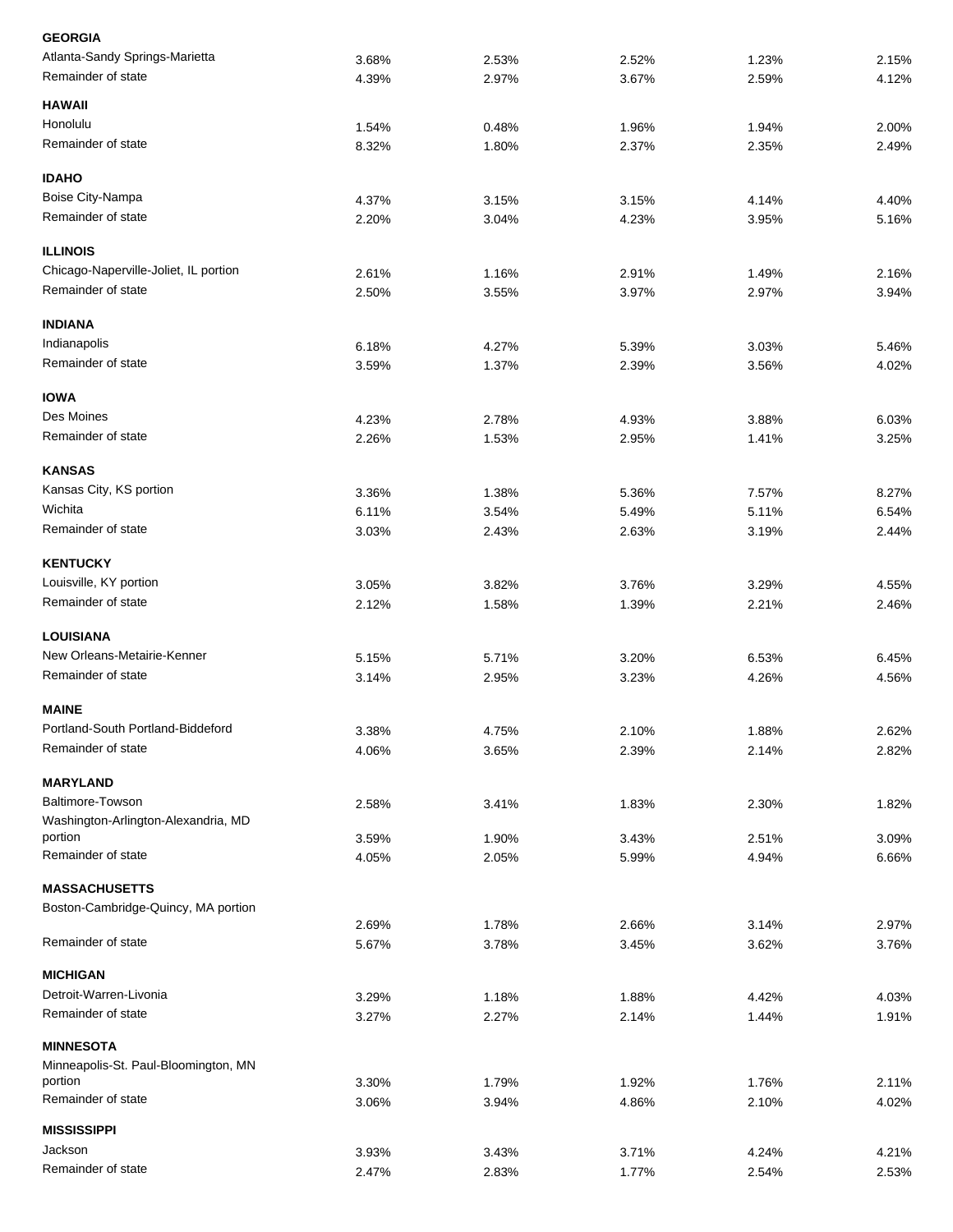| 5.99% | 2.10%                                                                                                                                                          | 3.40%                                                                                                                                                  | 5.35%                                                                                                                                                 | 5.42%                                                                                                                                                          |
|-------|----------------------------------------------------------------------------------------------------------------------------------------------------------------|--------------------------------------------------------------------------------------------------------------------------------------------------------|-------------------------------------------------------------------------------------------------------------------------------------------------------|----------------------------------------------------------------------------------------------------------------------------------------------------------------|
| 3.72% | 4.56%                                                                                                                                                          | 5.41%                                                                                                                                                  | 3.33%                                                                                                                                                 | 4.46%                                                                                                                                                          |
| 3.09% | 3.85%                                                                                                                                                          | 4.35%                                                                                                                                                  | 3.16%                                                                                                                                                 | 4.64%                                                                                                                                                          |
|       |                                                                                                                                                                |                                                                                                                                                        |                                                                                                                                                       |                                                                                                                                                                |
| 7.62% | 7.56%                                                                                                                                                          | 6.55%                                                                                                                                                  | 3.52%                                                                                                                                                 | 6.41%                                                                                                                                                          |
| 2.19% | 4.36%                                                                                                                                                          | 2.77%                                                                                                                                                  | 3.44%                                                                                                                                                 | 2.94%                                                                                                                                                          |
|       |                                                                                                                                                                |                                                                                                                                                        |                                                                                                                                                       |                                                                                                                                                                |
|       |                                                                                                                                                                |                                                                                                                                                        |                                                                                                                                                       | 4.69%                                                                                                                                                          |
| 2.14% | 3.27%                                                                                                                                                          | 3.32%                                                                                                                                                  | 2.81%                                                                                                                                                 | 3.18%                                                                                                                                                          |
|       |                                                                                                                                                                |                                                                                                                                                        |                                                                                                                                                       |                                                                                                                                                                |
|       |                                                                                                                                                                |                                                                                                                                                        |                                                                                                                                                       | 3.21%                                                                                                                                                          |
|       |                                                                                                                                                                |                                                                                                                                                        |                                                                                                                                                       | 3.19%                                                                                                                                                          |
|       |                                                                                                                                                                |                                                                                                                                                        |                                                                                                                                                       |                                                                                                                                                                |
|       |                                                                                                                                                                |                                                                                                                                                        |                                                                                                                                                       |                                                                                                                                                                |
|       |                                                                                                                                                                |                                                                                                                                                        |                                                                                                                                                       | 5.56%                                                                                                                                                          |
|       |                                                                                                                                                                |                                                                                                                                                        |                                                                                                                                                       | 4.37%                                                                                                                                                          |
| 5.64% | 4.22%                                                                                                                                                          | 4.55%                                                                                                                                                  | 2.11%                                                                                                                                                 | 3.21%                                                                                                                                                          |
|       |                                                                                                                                                                |                                                                                                                                                        |                                                                                                                                                       |                                                                                                                                                                |
|       |                                                                                                                                                                |                                                                                                                                                        |                                                                                                                                                       |                                                                                                                                                                |
| 2.28% | 1.89%                                                                                                                                                          | 1.74%                                                                                                                                                  | 1.46%                                                                                                                                                 | 1.92%                                                                                                                                                          |
| 2.57% | 1.69%                                                                                                                                                          | 4.87%                                                                                                                                                  | 2.92%                                                                                                                                                 | 4.84%                                                                                                                                                          |
|       |                                                                                                                                                                |                                                                                                                                                        |                                                                                                                                                       |                                                                                                                                                                |
|       |                                                                                                                                                                |                                                                                                                                                        |                                                                                                                                                       | 3.18%                                                                                                                                                          |
| 2.74% | 3.37%                                                                                                                                                          | 4.05%                                                                                                                                                  | 5.17%                                                                                                                                                 | 4.70%                                                                                                                                                          |
|       |                                                                                                                                                                |                                                                                                                                                        |                                                                                                                                                       |                                                                                                                                                                |
|       |                                                                                                                                                                |                                                                                                                                                        |                                                                                                                                                       |                                                                                                                                                                |
| 2.02% | 1.65%                                                                                                                                                          | 1.73%                                                                                                                                                  | 1.24%                                                                                                                                                 | 2.06%                                                                                                                                                          |
| 2.64% | 1.98%                                                                                                                                                          | 2.80%                                                                                                                                                  | 2.46%                                                                                                                                                 | 3.27%                                                                                                                                                          |
|       |                                                                                                                                                                |                                                                                                                                                        |                                                                                                                                                       |                                                                                                                                                                |
|       |                                                                                                                                                                |                                                                                                                                                        |                                                                                                                                                       | 4.89%                                                                                                                                                          |
| 1.89% | 1.60%                                                                                                                                                          | 2.19%                                                                                                                                                  | 1.22%                                                                                                                                                 | 2.09%                                                                                                                                                          |
|       |                                                                                                                                                                |                                                                                                                                                        |                                                                                                                                                       |                                                                                                                                                                |
|       |                                                                                                                                                                |                                                                                                                                                        |                                                                                                                                                       | 4.47%                                                                                                                                                          |
| 1.39% | 3.15%                                                                                                                                                          | 3.64%                                                                                                                                                  | 1.19%                                                                                                                                                 | 3.18%                                                                                                                                                          |
|       |                                                                                                                                                                |                                                                                                                                                        |                                                                                                                                                       |                                                                                                                                                                |
|       |                                                                                                                                                                |                                                                                                                                                        |                                                                                                                                                       |                                                                                                                                                                |
|       |                                                                                                                                                                |                                                                                                                                                        |                                                                                                                                                       | 6.30%                                                                                                                                                          |
|       |                                                                                                                                                                |                                                                                                                                                        |                                                                                                                                                       | 6.19%                                                                                                                                                          |
|       |                                                                                                                                                                |                                                                                                                                                        |                                                                                                                                                       | 4.59%<br>3.55%                                                                                                                                                 |
|       |                                                                                                                                                                |                                                                                                                                                        |                                                                                                                                                       |                                                                                                                                                                |
|       |                                                                                                                                                                |                                                                                                                                                        |                                                                                                                                                       |                                                                                                                                                                |
|       |                                                                                                                                                                |                                                                                                                                                        |                                                                                                                                                       | 3.76%                                                                                                                                                          |
|       |                                                                                                                                                                |                                                                                                                                                        |                                                                                                                                                       | 3.50%                                                                                                                                                          |
|       | 3.79%                                                                                                                                                          | 1.98%                                                                                                                                                  |                                                                                                                                                       | 2.93%                                                                                                                                                          |
|       |                                                                                                                                                                |                                                                                                                                                        |                                                                                                                                                       |                                                                                                                                                                |
|       |                                                                                                                                                                |                                                                                                                                                        |                                                                                                                                                       |                                                                                                                                                                |
|       |                                                                                                                                                                |                                                                                                                                                        |                                                                                                                                                       | 2.71%                                                                                                                                                          |
|       |                                                                                                                                                                |                                                                                                                                                        |                                                                                                                                                       | 3.22%                                                                                                                                                          |
|       |                                                                                                                                                                |                                                                                                                                                        |                                                                                                                                                       |                                                                                                                                                                |
|       |                                                                                                                                                                |                                                                                                                                                        |                                                                                                                                                       |                                                                                                                                                                |
|       |                                                                                                                                                                |                                                                                                                                                        |                                                                                                                                                       | 3.69%                                                                                                                                                          |
|       | 4.56%<br>3.98%<br>4.78%<br>4.94%<br>4.52%<br>4.10%<br>6.03%<br>9.69%<br>4.55%<br>3.10%<br>3.38%<br>2.92%<br>4.00%<br>3.99%<br>3.97%<br>2.43%<br>3.21%<br>1.79% | 4.92%<br>1.45%<br>4.62%<br>1.96%<br>3.43%<br>3.36%<br>4.81%<br>10.54%<br>1.72%<br>1.17%<br>2.30%<br>0.72%<br>5.71%<br>3.51%<br>1.67%<br>4.15%<br>0.93% | 3.74%<br>4.12%<br>2.95%<br>5.43%<br>4.41%<br>2.55%<br>5.53%<br>4.60%<br>7.04%<br>5.87%<br>3.27%<br>2.32%<br>3.36%<br>3.65%<br>2.96%<br>3.44%<br>3.36% | 2.97%<br>2.79%<br>2.08%<br>4.22%<br>3.79%<br>2.40%<br>4.02%<br>4.80%<br>2.13%<br>4.55%<br>3.88%<br>4.41%<br>3.17%<br>2.19%<br>2.85%<br>1.58%<br>1.88%<br>1.80% |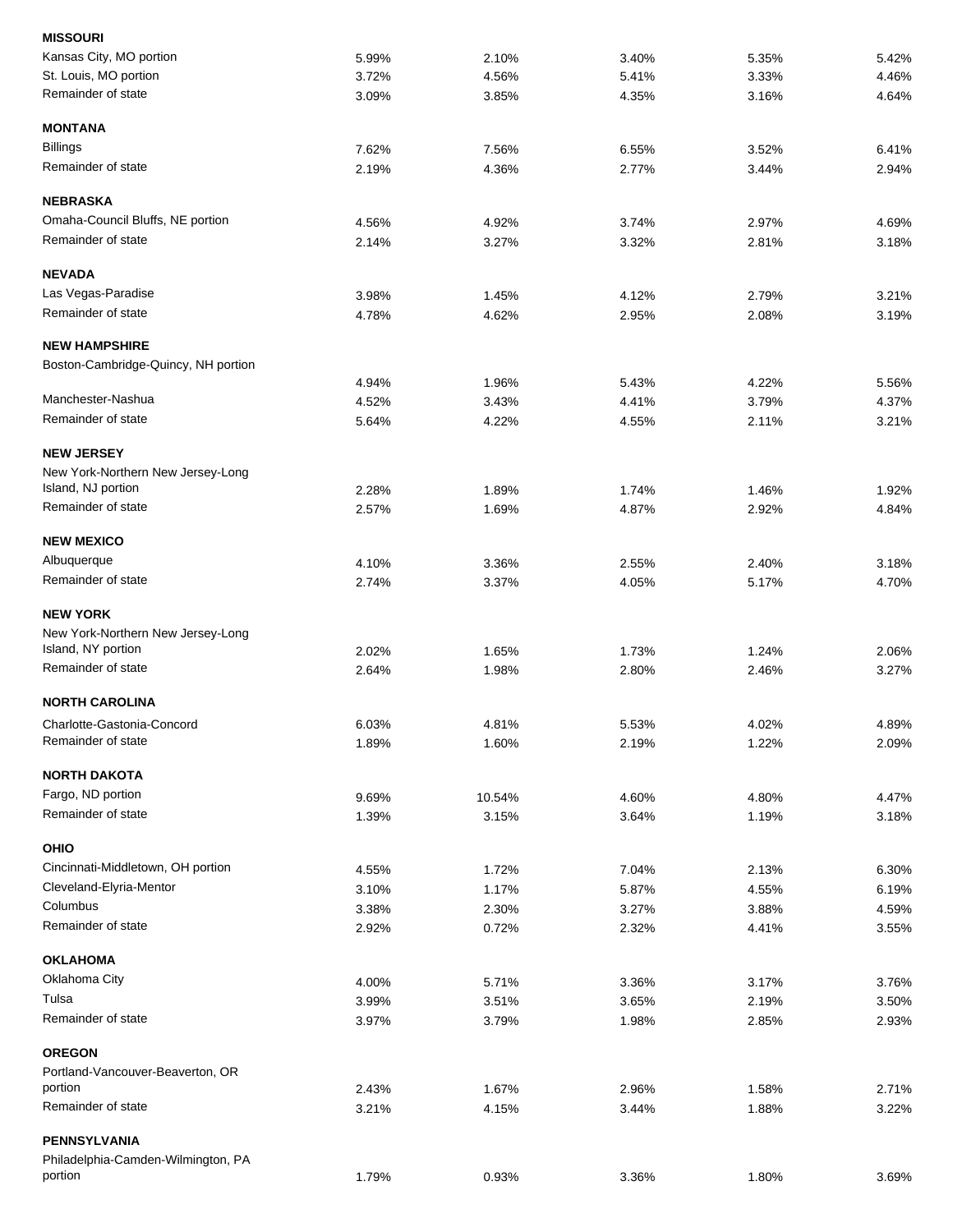| Pittsburgh                                        | 7.30% | 2.62%  | 4.74%  | 3.97% | 6.00%  |
|---------------------------------------------------|-------|--------|--------|-------|--------|
| Remainder of state                                | 1.72% | 1.18%  | 2.44%  | 2.31% | 2.75%  |
|                                                   |       |        |        |       |        |
| <b>RHODE ISLAND</b>                               |       |        |        |       |        |
| Providence-New Bedford-Fall River, RI             |       |        |        |       |        |
| portion                                           | 3.89% | 2.37%  | 4.09%  | 1.25% | 3.73%  |
| <b>SOUTH CAROLINA</b>                             |       |        |        |       |        |
| Columbia                                          | 5.02% | 4.23%  | 7.10%  | 4.14% | 7.20%  |
| Remainder of state                                | 2.19% | 3.80%  | 2.41%  | 1.99% | 3.26%  |
| <b>SOUTH DAKOTA</b>                               |       |        |        |       |        |
| <b>Sioux Falls</b>                                | 3.95% | 4.09%  | 4.97%  | 2.34% | 5.10%  |
| Remainder of state                                | 2.56% | 1.97%  | 3.08%  | 1.18% | 3.19%  |
|                                                   |       |        |        |       |        |
| <b>TENNESSEE</b>                                  |       |        |        |       |        |
| Memphis, TN portion                               | 5.88% | 7.16%  | 4.74%  | 3.55% | 5.34%  |
| Nashville-Davidson--Murfreesboro                  | 5.93% | 3.77%  | 3.82%  | 3.25% | 3.84%  |
| Remainder of state                                | 2.50% | 3.45%  | 3.40%  | 2.20% | 3.04%  |
| <b>TEXAS</b>                                      |       |        |        |       |        |
| Dallas-Fort Worth-Arlington                       | 3.96% | 2.87%  | 3.00%  | 2.23% | 3.41%  |
| Houston-Sugar Land-Baytown                        | 2.73% | 1.95%  | 2.40%  | 2.11% | 3.03%  |
| San Antonio                                       | 9.46% | 6.17%  | 4.99%  | 3.31% | 5.30%  |
| Remainder of state                                | 2.99% | 2.61%  | 3.33%  | 2.49% | 3.36%  |
|                                                   |       |        |        |       |        |
| <b>UTAH</b>                                       |       |        |        |       |        |
| Ogden-Clearfield<br>Provo-Orem                    | 6.86% | 2.59%  | 7.64%  | 5.50% | 6.31%  |
| Salt Lake City                                    | 9.06% | 7.15%  | 7.46%  | 3.48% | 5.32%  |
| Remainder of state                                | 4.83% | 2.23%  | 5.46%  | 1.90% | 4.59%  |
|                                                   | 5.03% | 8.47%  | 3.98%  | 3.96% | 5.08%  |
| <b>VERMONT</b>                                    |       |        |        |       |        |
| Burlington-South Burlington                       | 4.89% | 3.48%  | 2.73%  | 4.05% | 4.87%  |
| Remainder of state                                | 1.94% | 2.27%  | 5.13%  | 3.14% | 3.98%  |
| <b>VIRGINIA</b>                                   |       |        |        |       |        |
| Virginia Beach-Norfolk-Newport News,              |       |        |        |       |        |
| VA portion                                        | 6.16% | 5.92%  | 5.26%  | 7.28% | 6.92%  |
| Washington-Arlington-Alexandria, VA               |       |        |        |       |        |
| portion                                           | 5.00% | 1.25%  | 2.51%  | 1.92% | 2.07%  |
| Remainder of state                                | 4.78% | 2.48%  | 3.94%  | 4.04% | 4.68%  |
| <b>WASHINGTON</b>                                 |       |        |        |       |        |
| Seattle-Tacoma-Bellevue                           | 3.23% | 5.75%  | 3.11%  | 2.07% | 3.34%  |
| Remainder of state                                | 4.22% | 2.35%  | 4.00%  | 3.19% | 3.54%  |
| <b>WEST VIRGINIA</b>                              |       |        |        |       |        |
| Charleston                                        | 4.41% | 4.01%  | 3.53%  | 3.31% | 4.89%  |
| Remainder of state                                | 1.98% | 1.85%  | 2.36%  | 2.77% | 2.81%  |
|                                                   |       |        |        |       |        |
| <b>WISCONSIN</b><br>Milwaukee-Waukesha-West Allis |       |        |        |       |        |
| Remainder of state                                | 4.53% | 2.23%  | 5.47%  | 3.00% | 5.10%  |
|                                                   | 2.86% | 2.19%  | 1.74%  | 1.47% | 2.02%  |
| <b>WYOMING</b>                                    |       |        |        |       |        |
| Cheyenne                                          | 9.96% | 11.94% | 11.62% | 9.94% | 10.69% |
| Remainder of state                                | 3.83% | 2.41%  | 1.98%  | 2.35% | 2.62%  |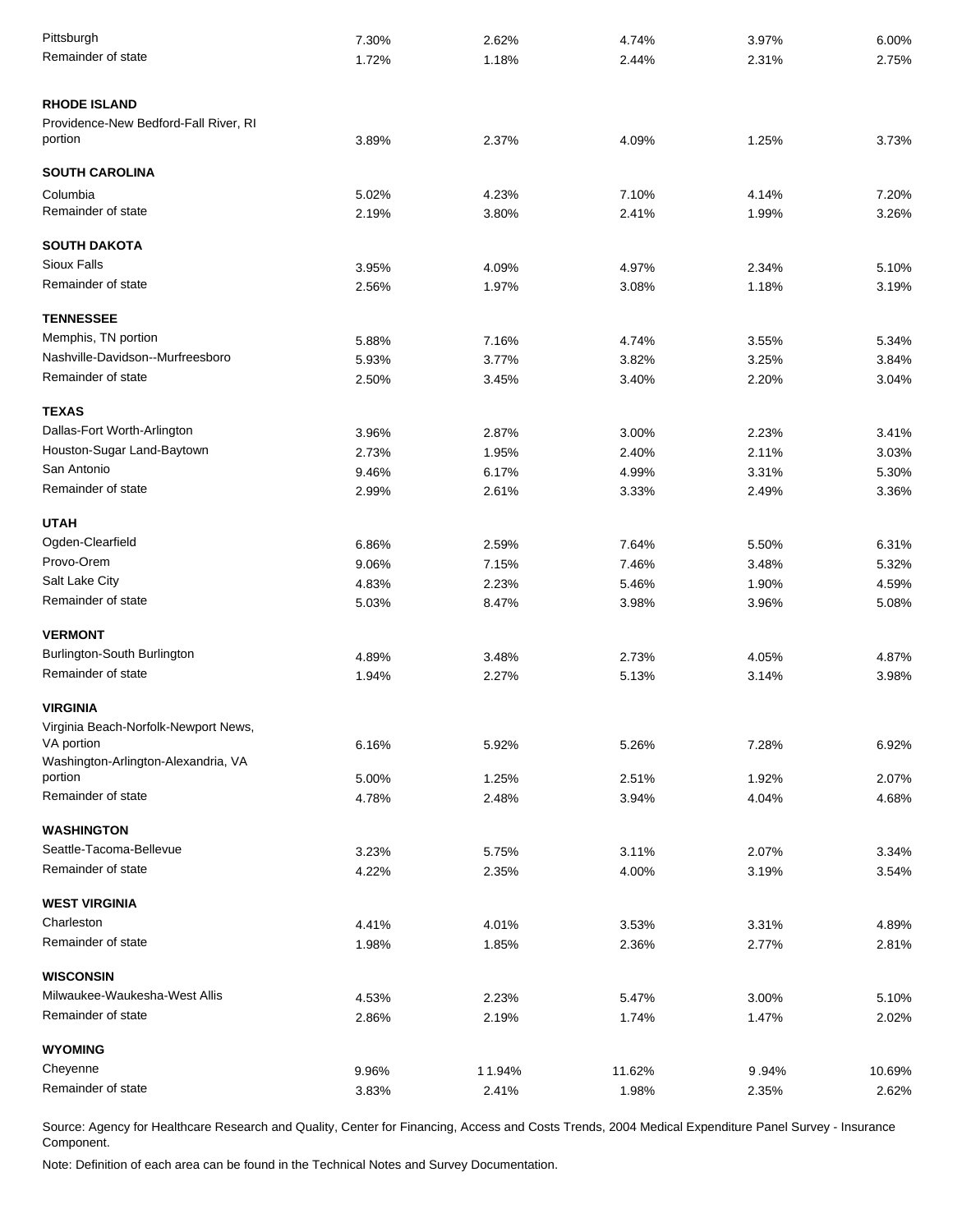**Table IX.A.2: Average total premiums and employee contributions (in dollars) for private-sector establishments for areas within States: United States, 2004** 

|                                             |         |              | <b>Employee-</b> | <b>Employee-</b> |         |              |
|---------------------------------------------|---------|--------------|------------------|------------------|---------|--------------|
| <b>STATE/AREA</b>                           | Single  | Single       | plus-one         | plus-one         | Family  | Family       |
|                                             | premium | contribution | premium          | contribution     | premium | contribution |
| ALABAMA                                     |         |              |                  |                  |         |              |
| Birmingham-Hoover                           | 3,293   | 743          | 6,791            | 1,594            | 8,907   | 2,409        |
| Remainder of state                          | 3,463   | 720          | 7,353            | 1,222            | 9,517   | 2,856        |
|                                             |         |              |                  |                  |         |              |
| <b>ALASKA</b>                               |         |              |                  |                  |         |              |
| Anchorage                                   | 4,608   | 451          | 7,788            | 1,627            | 10,521  | 2,459        |
| Remainder of state                          | 4,028   | 664          | 7,399            | 1,966            | 9,996   | 1,894        |
| <b>ARIZONA</b>                              |         |              |                  |                  |         |              |
| Phoenix-Mesa-Scottsdale                     | 3,488   | 681          | 6,626            | 1,912            | 9,727   | 2,432        |
| Remainder of state                          | 3,315   | 614          | 5,991            | 1,452            | 7,200   | 1,828        |
| <b>ARKANSAS</b>                             |         |              |                  |                  |         |              |
| Little Rock-North Little Rock               |         |              |                  |                  |         |              |
| Remainder of state                          | 3,449   | 655          | 6,289            | 1,334            | 9,327   | 2,789        |
|                                             | 3,194   | 605          | 6,080            | 1,650            | 8,151   | 2,322        |
| <b>CALIFORNIA</b>                           |         |              |                  |                  |         |              |
| Los Angeles-Long Beach-Santa Ana            | 3,421   | 554          | 6,444            | 1,578            | 9,707   | 2,534        |
| Riverside-San Bernardino-Ontario            | 3,012   | 449          | 6,069            | 1,591            | 8,521   | 2,894        |
| Sacramento--Arden-Arcade--Roseville         | 3,442   | 645          | 6,479            | 1,539            | 10,569  | 2,969        |
| San Diego-Carlsbad-San Marcos               | 3,191   | 570          | 6,813            | 1,775            | 9,577   | 2,644        |
| San Francisco-Oakland-Fremont               | 4,185   | 586          | 7,088            | 1,589            | 10,593  | 2,118        |
| San Jose-Sunnyvale-Santa Clara              | 3,367   | 680          | 6,765            | 1,758            | 9,289   | 2,573        |
| Remainder of state                          | 3,717   | 482          | 7,154            | 1,687            | 8,880   | 1,991        |
| <b>COLORADO</b>                             |         |              |                  |                  |         |              |
| Denver-Aurora                               | 3,605   | 735          | 6,896            | 1,802            | 9,952   | 2,789        |
| Remainder of state                          |         |              |                  |                  |         |              |
|                                             | 3,784   | 604          | 6,937            | 1,616            | 10,725  | 2,729        |
| <b>CONNECTICUT</b>                          |         |              |                  |                  |         |              |
| Bridgeport-Stamford-Norwalk                 | 3,826   | 741          | 7,958            | 1,463            | 10,943  | 2,372        |
| Hartford-West Hartford-East Hartford        | 3,746   | 736          | 7,678            | 1,929            | 10,808  | 2,343        |
| New Haven-Milford                           | 4,053   | 886          | 8,114            | 1,601            | 11,513  | 1,889        |
| Remainder of state                          | 3,909   | 731          | 9,038            | 1,818            | 11,152  | 2,442        |
| <b>DELAWARE</b>                             |         |              |                  |                  |         |              |
| Philadelphia-Camden-Wilmington, DE portion  | 3,927   | 643          | 7,001            | 1,352            | 10,822  | 2,261        |
| Remainder of state                          | 3,598   | 818          | 7,196            | 2,123            | 9,811   | 2,684        |
|                                             |         |              |                  |                  |         |              |
| <b>DISTRICT OF COLUMBIA</b>                 |         |              |                  |                  |         |              |
| Washington-Arlington-Alexandria, DC portion | 4,218   | 634          | 7,924            | 1,546            | 11,742  | 2,653        |
| <b>FLORIDA</b>                              |         |              |                  |                  |         |              |
| Miami-Fort Lauderdale-Miami Beach           | 3,862   | 683          | 7,721            | 1,913            | 10,327  | 2,718        |
| Orlando-Kissimmee                           | 3,427   | 621          | 7,086            | 1,537            | 10,528  | 2,551        |
| Tampa-St. Petersburg-Clearwater             | 3,941   | 689          | 7,281            | 1,910            | 10,793  | 2,497        |
| Remainder of state                          | 3,795   | 793          | 7,063            | 2,205            | 10,241  | 3,501        |
|                                             |         |              |                  |                  |         |              |
| <b>GEORGIA</b>                              |         |              |                  |                  |         |              |
| Atlanta-Sandy Springs-Marietta              | 3,289   | 640          | 6,559            | 1,467            | 9,680   | 2,589        |
| Remainder of state                          | 3,393   | 811          | 6,273            | 2,102            | 8,807   | 2,612        |
| <b>HAWAII</b>                               |         |              |                  |                  |         |              |
| Honolulu                                    | 3,153   | 288          | 6,304            | 1,687            | 8,351   | 2,181        |
| Remainder of state                          | 3,027   | 372          | 6,265            | 1,785            | 9,107   | 2,798        |
|                                             |         |              |                  |                  |         |              |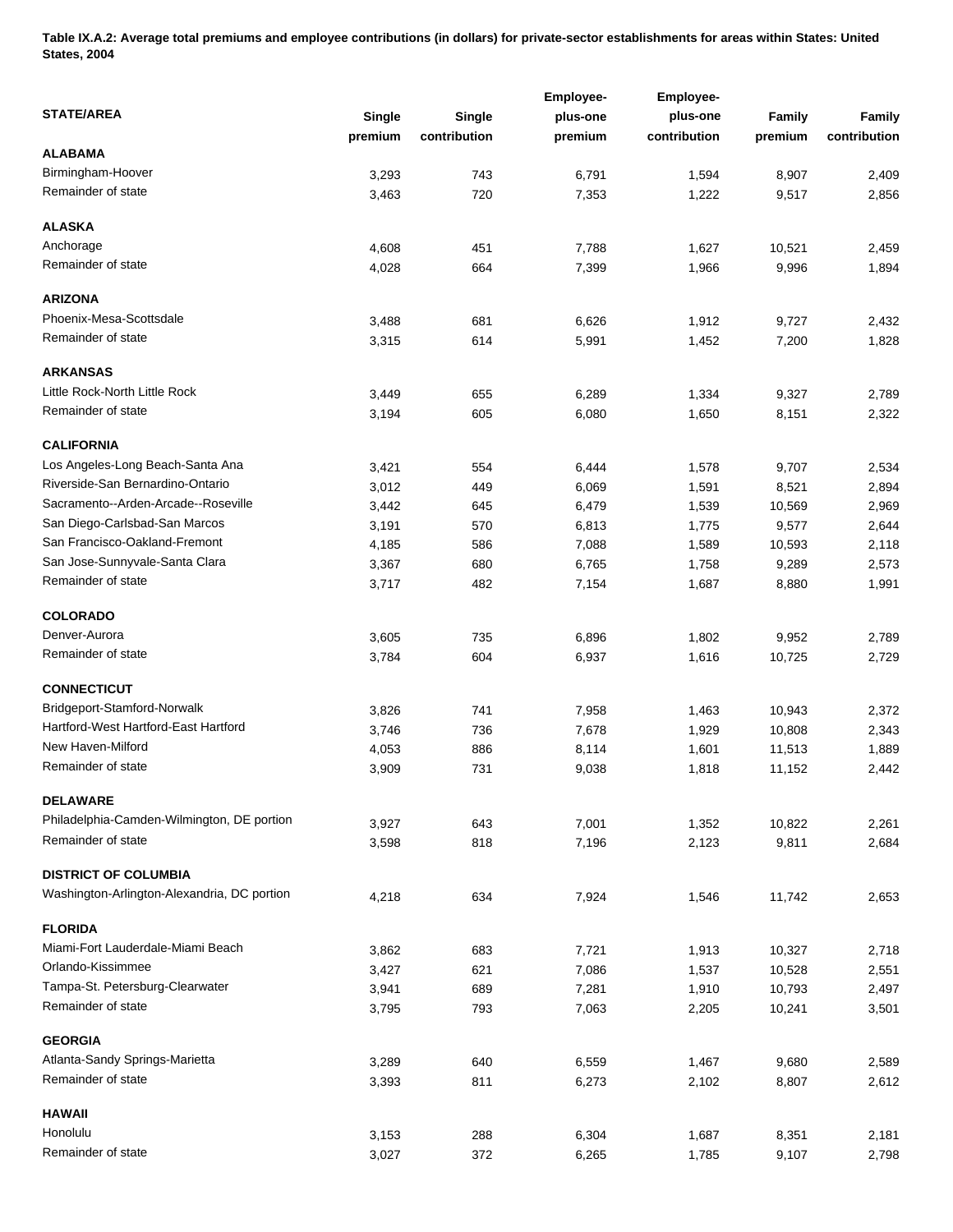| <b>IDAHO</b>                                 |       |     |       |       |        |       |
|----------------------------------------------|-------|-----|-------|-------|--------|-------|
| Boise City-Nampa                             | 3,457 | 677 | 7,454 | 1,391 | 8,464  | 1,969 |
| Remainder of state                           | 3,413 | 684 | 6,166 | 1,526 | 9,127  | 2,504 |
| <b>ILLINOIS</b>                              |       |     |       |       |        |       |
| Chicago-Naperville-Joliet, IL portion        | 3,751 | 702 | 7,443 | 1,722 | 10,536 | 2,476 |
| Remainder of state                           | 3,811 | 656 | 6,895 | 1,505 | 9,858  | 1,995 |
| <b>INDIANA</b>                               |       |     |       |       |        |       |
| Indianapolis                                 | 3,867 | 810 | 7,504 | 1,342 | 11,159 | 2,089 |
| Remainder of state                           | 3,447 | 565 | 6,533 | 1,569 | 9,205  | 2,116 |
| <b>IOWA</b>                                  |       |     |       |       |        |       |
| Des Moines                                   | 3,465 | 576 | 6,284 | 1,309 | 9,774  | 2,069 |
| Remainder of state                           | 3,593 | 678 | 6,724 | 1,756 | 9,342  | 2,418 |
| <b>KANSAS</b>                                |       |     |       |       |        |       |
| Kansas City, KS portion                      | 3,693 | 824 | 6,636 | 1,500 | 10,299 | 2,333 |
| Wichita                                      | 3,862 | 944 | 6,391 | 1,576 | 9,306  | 2,434 |
| Remainder of state                           | 3,614 | 909 | 7,407 | 1,879 | 8,915  | 2,354 |
| <b>KENTUCKY</b>                              |       |     |       |       |        |       |
| Louisville, KY portion                       | 3,420 | 828 | 7,166 | 1,908 | 9,610  | 2,356 |
| Remainder of state                           | 3,593 | 647 | 6,986 | 1,436 | 9,981  | 2,040 |
| <b>LOUISIANA</b>                             |       |     |       |       |        |       |
| New Orleans-Metairie-Kenner                  | 3,959 | 580 | 7,688 | 2,516 | 10,964 | 2,913 |
| Remainder of state                           | 3,335 | 776 | 7,105 | 2,169 | 10,083 | 2,742 |
| <b>MAINE</b>                                 |       |     |       |       |        |       |
| Portland-South Portland-Biddeford            | 4,121 | 936 | 7,449 | 1,805 | 11,081 | 2,720 |
| Remainder of state                           | 4,111 | 835 | 7,291 | 2,324 | 10,490 | 2,867 |
| <b>MARYLAND</b>                              |       |     |       |       |        |       |
| Baltimore-Towson                             | 3,706 | 771 | 6,609 | 1,586 | 9,504  | 2,892 |
| Washington-Arlington-Alexandria, MD portion  | 3,766 | 937 | 7,636 | 2,244 | 10,382 | 3,423 |
| Remainder of state                           | 3,698 | 671 | 6,773 | 1,027 | 10,251 | 2,452 |
| <b>MASSACHUSETTS</b>                         |       |     |       |       |        |       |
| Boston-Cambridge-Quincy, MA portion          | 4,068 | 860 | 7,221 | 1,630 | 10,529 | 2,586 |
| Remainder of state                           | 4,348 | 958 | 7,357 | 1,820 | 10,647 | 3,359 |
| <b>MICHIGAN</b>                              |       |     |       |       |        |       |
| Detroit-Warren-Livonia                       | 4,050 | 573 | 6,891 | 1,037 | 9,612  | 1,926 |
| Remainder of state                           | 3,760 | 541 | 7,622 | 1,503 | 9,918  | 1,608 |
| <b>MINNESOTA</b>                             |       |     |       |       |        |       |
| Minneapolis-St. Paul-Bloomington, MN portion | 3,755 | 798 | 7,522 | 1,632 | 10,086 | 2,491 |
| Remainder of state                           | 3,940 | 662 | 6,522 | 1,697 | 10,662 | 1,905 |
| <b>MISSISSIPPI</b>                           |       |     |       |       |        |       |
| Jackson                                      | 3,669 | 616 | 6,851 | 1,599 | 9,498  | 3,936 |
| Remainder of state                           | 3,586 | 644 | 6,855 | 1,842 | 9,061  | 2,655 |
| <b>MISSOURI</b>                              |       |     |       |       |        |       |
| Kansas City, MO portion                      | 3,507 | 730 | 7,117 | 1,273 | 9,149  | 2,282 |
| St. Louis, MO portion                        | 3,617 | 627 | 6,930 | 1,661 | 9,401  | 2,465 |
| Remainder of state                           | 3,522 | 609 | 6,683 | 1,819 | 9,058  | 2,412 |
| <b>MONTANA</b>                               |       |     |       |       |        |       |
| <b>Billings</b>                              | 3,384 | 491 | 6,438 | 2,255 | 8,103  | 2,550 |
|                                              |       |     |       |       |        |       |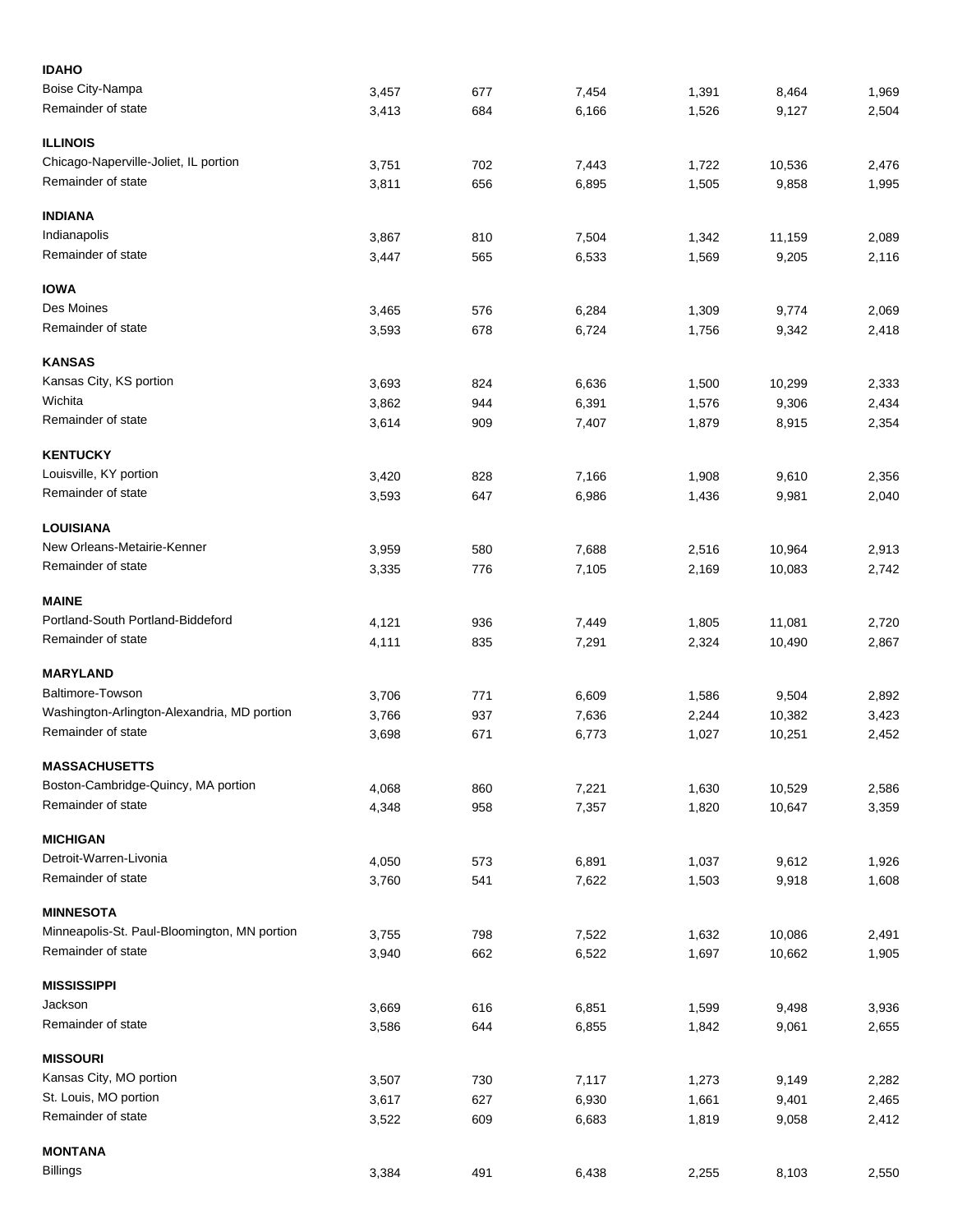| Remainder of state                            | 3,766 | 609          | 6,657 | 1,623     | 9,274            | 2,139 |
|-----------------------------------------------|-------|--------------|-------|-----------|------------------|-------|
| <b>NEBRASKA</b>                               |       |              |       |           |                  |       |
| Omaha-Council Bluffs, NE portion              | 3,576 | 731          | 6,845 | 1,852     | 10,044           | 2,289 |
| Remainder of state                            | 3,896 | 741          | 7,541 | 1,629     | 9,770            | 2,858 |
| <b>NEVADA</b>                                 |       |              |       |           |                  |       |
| Las Vegas-Paradise                            | 3,788 | 606          | 7,617 | 1,449     | 9,698            | 2,399 |
| Remainder of state                            | 4,009 | 642          | 6,684 | 2,410     | 10,360           | 3,078 |
| <b>NEW HAMPSHIRE</b>                          |       |              |       |           |                  |       |
| Boston-Cambridge-Quincy, NH portion           | 3,779 | 978          | 7,897 | 2,175     | 11,693           | 3,490 |
| Manchester-Nashua                             | 4,292 |              | 8,618 | 1,946     |                  | 3,138 |
| Remainder of state                            | 4,126 | 1,005<br>831 | 8,841 | 1,964     | 10,381<br>11,505 | 2,734 |
| <b>NEW JERSEY</b>                             |       |              |       |           |                  |       |
| New York-Northern New Jersey-Long Island, NJ  |       |              |       |           |                  |       |
| portion                                       | 3,930 | 575          | 7,690 | 1,457     | 11,526           | 1,676 |
| Remainder of state                            | 3,682 | 768          | 7,300 | 1,703     | 10,850           | 3,079 |
| <b>NEW MEXICO</b>                             |       |              |       |           |                  |       |
| Albuquerque                                   | 3,284 | 660          | 6,353 | 1,668     | 8,917            | 2,306 |
| Remainder of state                            | 3,533 | 556          | 7,948 | 1,187     | 10,387           | 1,524 |
| <b>NEW YORK</b>                               |       |              |       |           |                  |       |
| New York-Northern New Jersey-Long Island, NY  |       |              |       |           |                  |       |
| portion                                       | 4,106 | 632          | 7,809 | 1,423     | 11,056           | 1,970 |
| Remainder of state                            | 3,459 | 847          | 6,684 | 1,647     | 9,304            | 2,289 |
| <b>NORTH CAROLINA</b>                         |       |              |       |           |                  |       |
| Charlotte-Gastonia-Concord                    | 3,580 | 870          | 6,872 | 2,024     | 9,698            | 3,745 |
| Remainder of state                            | 3,544 | 631          | 6,808 | 1,752     | 10,402           | 2,753 |
| <b>NORTH DAKOTA</b>                           |       |              |       |           |                  |       |
| Fargo, ND portion                             | 3,246 | $511 *$      | 5,737 | $1,281$ * | 7,812            | 2,011 |
| Remainder of state                            | 3,412 | 732          | 6,393 | 1,917     | 7,792            | 2,315 |
| <b>OHIO</b>                                   |       |              |       |           |                  |       |
| Cincinnati-Middletown, OH portion             | 3,613 | 644          | 6,401 | 1,469     | 9,277            | 2,089 |
| Cleveland-Elyria-Mentor                       | 3,822 | 591          | 6,734 | 1,030     | 9,173            | 1,631 |
| Columbus                                      | 3,724 | 814          | 7,281 | 1,461     | 9,895            | 3,056 |
| Remainder of state                            | 3,864 | 687          | 6,838 | 1,525     | 9,729            | 2,032 |
| <b>OKLAHOMA</b>                               |       |              |       |           |                  |       |
| Oklahoma City                                 | 4,063 | 621          | 7,115 | 1,994     | 10,413           | 3,306 |
| Tulsa                                         | 3,540 | 527          | 6,476 | 1,507     | 8,964            | 2,269 |
| Remainder of state                            | 3,288 | 577          | 7,123 | 2,161     | 9,138            | 2,343 |
| <b>OREGON</b>                                 |       |              |       |           |                  |       |
| Portland-Vancouver-Beaverton, OR portion      | 3,698 | 443          | 7,117 | 1,498     | 10,190           | 2,250 |
| Remainder of state                            | 3,717 | 405          | 6,654 | 1,538     | 9,356            | 2,602 |
| <b>PENNSYLVANIA</b>                           |       |              |       |           |                  |       |
| Philadelphia-Camden-Wilmington, PA portion    | 3,916 | 651          | 7,475 | 1,550     | 11,186           | 2,354 |
| Pittsburgh                                    | 3,547 | 764          | 7,553 | 1,488     | 9,983            | 1,960 |
| Remainder of state                            | 3,572 | 608          | 7,185 | 1,678     | 9,039            | 1,829 |
| <b>RHODE ISLAND</b>                           |       |              |       |           |                  |       |
| Providence-New Bedford-Fall River, RI portion | 4,368 | 794          | 8,356 | 1,782     | 10,220           | 2,309 |
| <b>SOUTH CAROLINA</b>                         |       |              |       |           |                  |       |
| Columbia                                      | 4,061 | 732          | 7,737 | 1,978     | 10,766           | 2,559 |
| Remainder of state                            | 3,728 | 731          | 6,905 | 1,742     | 9,877            | 2,776 |
|                                               |       |              |       |           |                  |       |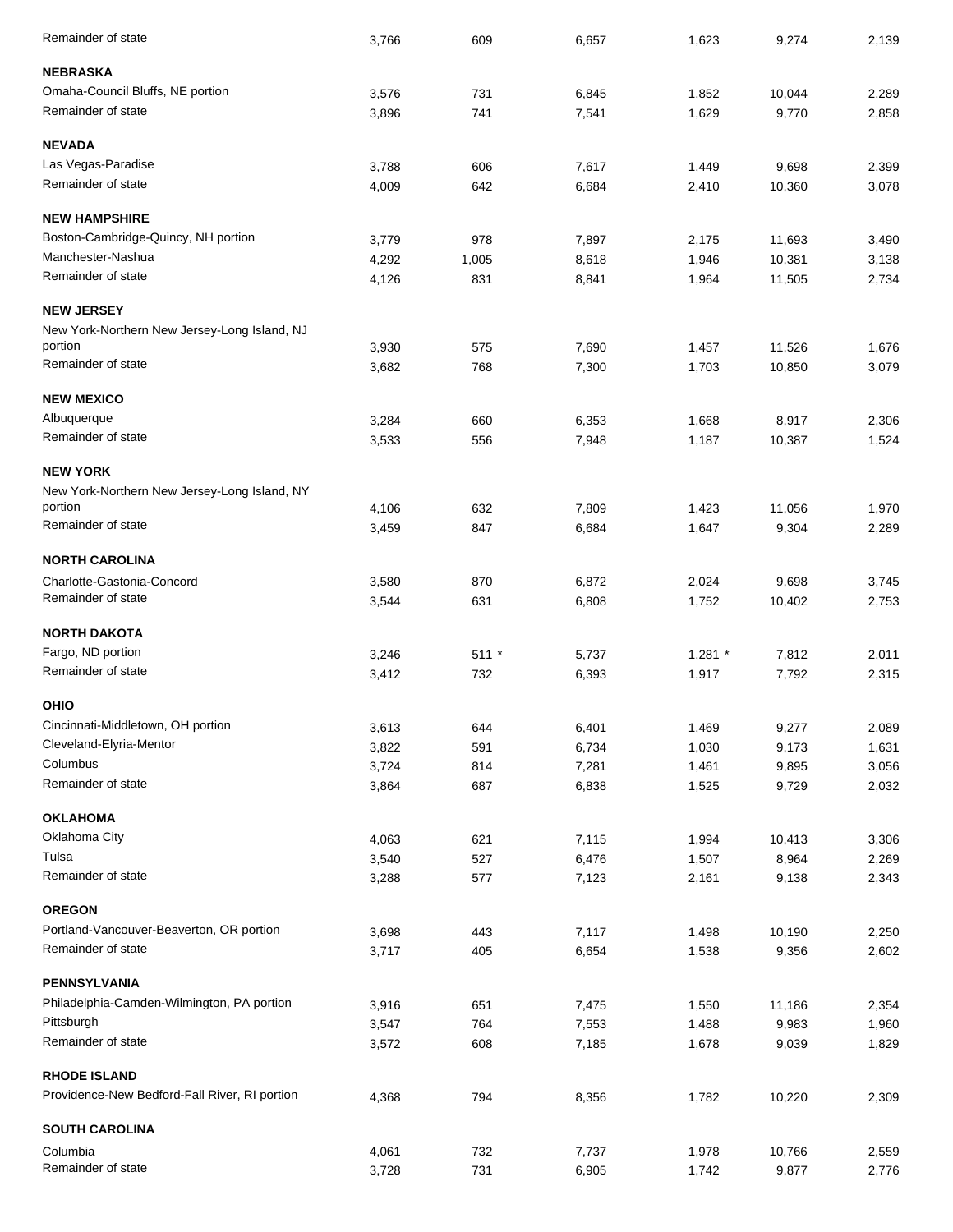| <b>SOUTH DAKOTA</b>                             |       |         |       |       |        |           |
|-------------------------------------------------|-------|---------|-------|-------|--------|-----------|
| <b>Sioux Falls</b>                              | 3,219 | 620     | 6,931 | 2,134 | 9,480  | 2,403     |
| Remainder of state                              | 3,550 | 766     | 7,008 | 2,008 | 10,265 | 2,360     |
| <b>TENNESSEE</b>                                |       |         |       |       |        |           |
| Memphis, TN portion                             | 3,671 | 752     | 6,864 | 2,090 | 9,906  | 2,597     |
| Nashville-Davidson--Murfreesboro                | 3,312 | 860 *   | 6,384 | 1,849 | 10,312 | 3,048     |
| Remainder of state                              | 3,771 | 887     | 6,942 | 1,727 | 10,927 | 3,278     |
| <b>TEXAS</b>                                    |       |         |       |       |        |           |
| Dallas-Fort Worth-Arlington                     | 3,764 | 783     | 7,054 | 2,046 | 10,585 | 2,531     |
| Houston-Sugar Land-Baytown                      | 3,905 | 785     | 7,330 | 1,950 | 10,306 | 3,126     |
| San Antonio                                     | 3,602 | 545     | 5,648 | 1,569 | 10,062 | 2,897     |
| Remainder of state                              | 3,780 | 526     | 6,970 | 1,795 | 9,743  | 2,559     |
| <b>UTAH</b>                                     |       |         |       |       |        |           |
| Ogden-Clearfield                                | 3,016 | 764     | 6,387 | 2,262 | 8,323  | 3,096     |
| Provo-Orem                                      | 3,313 | $511 *$ | 6,326 | 1,837 | 10,424 | 2,768     |
| Salt Lake City                                  | 3,125 | 601     | 6,248 | 1,818 | 8,726  | 2,450     |
| Remainder of state                              | 2,768 | 613     | 5,634 | 2,114 | 8,242  | $2,001$ * |
| <b>VERMONT</b>                                  |       |         |       |       |        |           |
| Burlington-South Burlington                     | 3,925 | 688     | 7,310 | 1,389 | 10,534 | 3,171     |
| Remainder of state                              | 4,219 | 799     | 8,035 | 1,716 | 10,832 | 2,193     |
| <b>VIRGINIA</b>                                 |       |         |       |       |        |           |
| Virginia Beach-Norfolk-Newport News, VA portion | 3,455 | 663     | 5,831 | 1,448 | 8,874  | 1,734     |
| Washington-Arlington-Alexandria, VA portion     | 4,215 | 783     | 7,445 | 2,262 | 11,013 | 3,484     |
| Remainder of state                              | 3,676 | 710     | 6,640 | 1,431 | 10,111 | 2,453     |
| <b>WASHINGTON</b>                               |       |         |       |       |        |           |
| Seattle-Tacoma-Bellevue                         | 3,755 | 463     | 7,404 | 1,655 | 10,702 | 3,299     |
| Remainder of state                              | 3,350 | 365     | 6,822 | 1,443 | 9,284  | 2,109     |
| <b>WEST VIRGINIA</b>                            |       |         |       |       |        |           |
| Charleston                                      | 4,143 | 764     | 7,062 | 1,536 | 9,707  | 1,947     |
| Remainder of state                              | 3,606 | 569     | 6,754 | 1,532 | 9,566  | 2,119     |
| <b>WISCONSIN</b>                                |       |         |       |       |        |           |
| Milwaukee-Waukesha-West Allis                   | 4,274 | 861     | 8,206 | 2,332 | 9,853  | 2,637     |
| Remainder of state                              | 3,758 | 763     | 7,250 | 1,502 | 10,252 | 2,032     |
| <b>WYOMING</b>                                  |       |         |       |       |        |           |
| Cheyenne                                        | 3,921 | 446     | 9,231 | 2,019 | 9,292  | 3,043     |
| Remainder of state                              | 3,728 | 686     | 6,501 | 1,547 | 9,731  | 2,262     |

Note: Definition of each area can be found in the Technical Notes and Survey Documentation.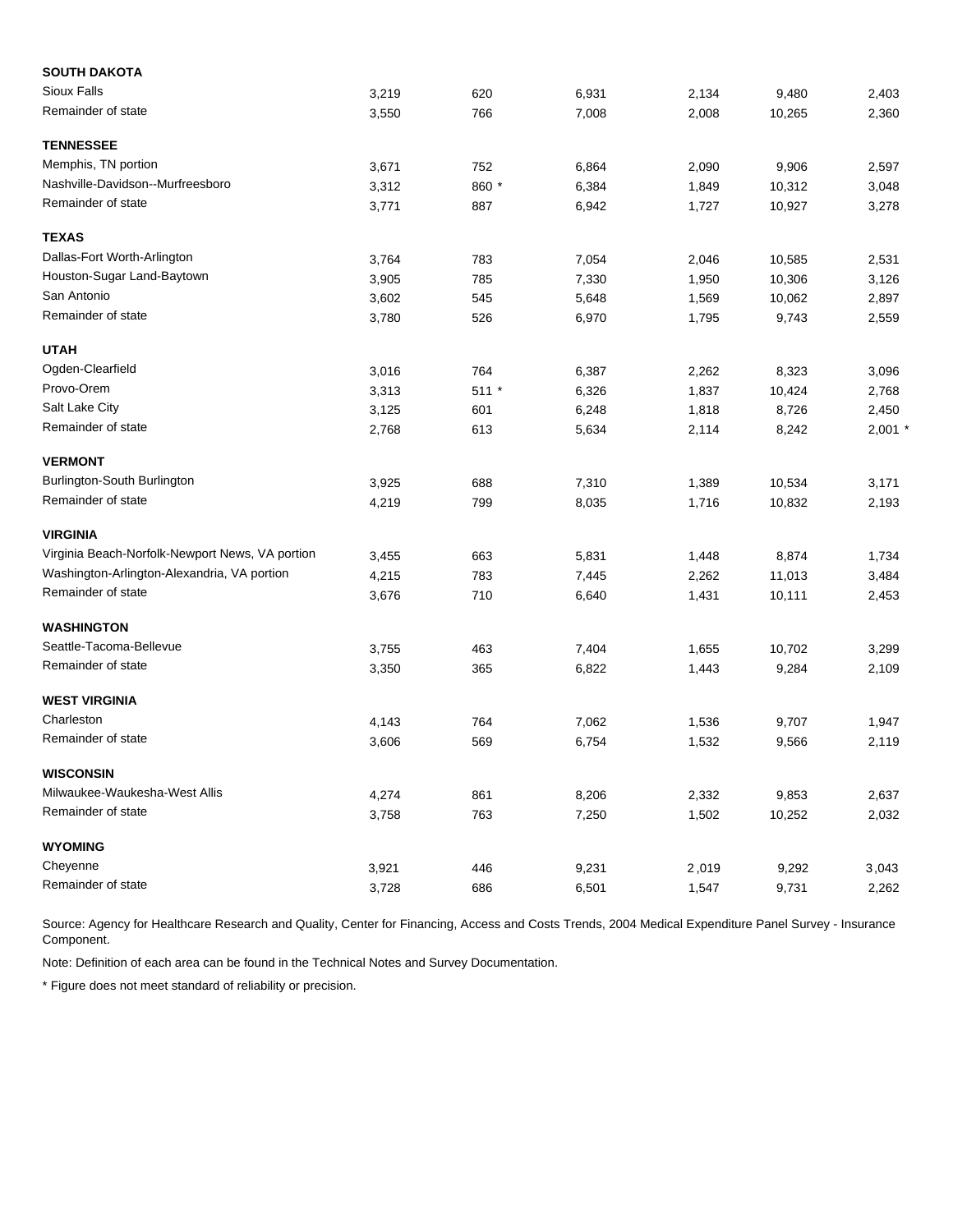**Table IX.A.2: Standard errors for average total premiums and employee contributions (in dollars) for private-sector establishments for areas within States: United States, 2004** 

|                                             |               |              | Employee-plus- | Employee-    |            |               |  |  |
|---------------------------------------------|---------------|--------------|----------------|--------------|------------|---------------|--|--|
| <b>STATE/AREA</b>                           | <b>Single</b> | Single       | plus-one       | plus-one     | Family     | <b>Family</b> |  |  |
|                                             | premium       | contribution | premium        | contribution | premium    | contribution  |  |  |
| <b>ALABAMA</b>                              |               |              |                |              |            |               |  |  |
| Birmingham-Hoover                           | 229           | 91           | 629            | 261          | 287        | 294           |  |  |
| Remainder of state                          | 128           | 92           | 371            | 186          | 543        | 309           |  |  |
| <b>ALASKA</b>                               |               |              |                |              |            |               |  |  |
| Anchorage                                   | 313           | 60           | 257            | 103          | 444        | 343           |  |  |
| Remainder of state                          | 253           | 106          | 510            | 330          | 645        | 340           |  |  |
| <b>ARIZONA</b>                              |               |              |                |              |            |               |  |  |
| Phoenix-Mesa-Scottsdale                     | 97            | 47           | 221            | 140          | 291        | 211           |  |  |
| Remainder of state                          | 158           | 113          | 479            | 243          | 812        | 510           |  |  |
| <b>ARKANSAS</b>                             |               |              |                |              |            |               |  |  |
| Little Rock-North Little Rock               | 175           | 59           | 651            | 120          | 384        | 341           |  |  |
| Remainder of state                          | 134           | 54           | 123            | 121          | 381        | 147           |  |  |
| <b>CALIFORNIA</b>                           |               |              |                |              |            |               |  |  |
| Los Angeles-Long Beach-Santa Ana            | 61            | 39           | 138            | 153          | 186        | 175           |  |  |
| Riverside-San Bernardino-Ontario            | 241           | 121          | 324            | 299          | 620        | 427           |  |  |
| Sacramento--Arden-Arcade--Roseville         | 204           | 114          | 390            | 408          | 609        | 350           |  |  |
| San Diego-Carlsbad-San Marcos               | 235           | 64           | 344            | 301          | 366        | 500           |  |  |
| San Francisco-Oakland-Fremont               | 268           | 104          | 287            | 221          | 385        | 444           |  |  |
| San Jose-Sunnyvale-Santa Clara              | 132           | 64           | 240            | 217          | 440        | 276           |  |  |
| Remainder of state                          | 190           | 71           | 372            | 221          | 397        | 176           |  |  |
| <b>COLORADO</b>                             |               |              |                |              |            |               |  |  |
| Denver-Aurora                               | 132           | 59           | 348            | 132          | 304        | 207           |  |  |
| Remainder of state                          | 151           | 33           | 410            | 239          | 432        | 139           |  |  |
| <b>CONNECTICUT</b>                          |               |              |                |              |            |               |  |  |
| Bridgeport-Stamford-Norwalk                 | 273           | 98           | 482            | 229          | 427        | 269           |  |  |
| Hartford-West Hartford-East Hartford        | 175           | 95           | 307            | 173          | 407        | 126           |  |  |
| New Haven-Milford                           | 186           | 95           | 222            | 247          | 415        | 222           |  |  |
| Remainder of state                          | 274           | 137          | 670            | 399          | 417        | 626           |  |  |
| <b>DELAWARE</b>                             |               |              |                |              |            |               |  |  |
| Philadelphia-Camden-Wilmington, DE portion  | 151           | 46           | 273            | 80           | 290        | 247           |  |  |
| Remainder of state                          | 290           | 95           | 435            | 196          | 880        | 246           |  |  |
| <b>DISTRICT OF COLUMBIA</b>                 |               |              |                |              |            |               |  |  |
| Washington-Arlington-Alexandria, DC portion | 150           | 49           | 261            | 117          | 355        | 212           |  |  |
| <b>FLORIDA</b>                              |               |              |                |              |            |               |  |  |
| Miami-Fort Lauderdale-Miami Beach           | 174           | 63           | 336            | 243          | 288        | 348           |  |  |
| Orlando-Kissimmee                           | 100           | 66           | 243            | 173          | 304        | 285           |  |  |
| Tampa-St. Petersburg-Clearwater             | 380           | 43           | 360            | 309          | 818        | 348           |  |  |
| Remainder of state                          | 141           | 93           | 403            | 334          | 418        | 307           |  |  |
| <b>GEORGIA</b>                              |               |              |                |              |            |               |  |  |
| Atlanta-Sandy Springs-Marietta              |               |              |                |              |            |               |  |  |
| Remainder of state                          | 92<br>184     | 42<br>65     | 281<br>522     | 122<br>218   | 240<br>332 | 226<br>140    |  |  |
| <b>HAWAII</b>                               |               |              |                |              |            |               |  |  |
| Honolulu                                    |               |              |                |              |            |               |  |  |
| Remainder of state                          | 48<br>111     | 32<br>67     | 189<br>254     | 134<br>248   | 228<br>313 | 172<br>295    |  |  |
|                                             |               |              |                |              |            |               |  |  |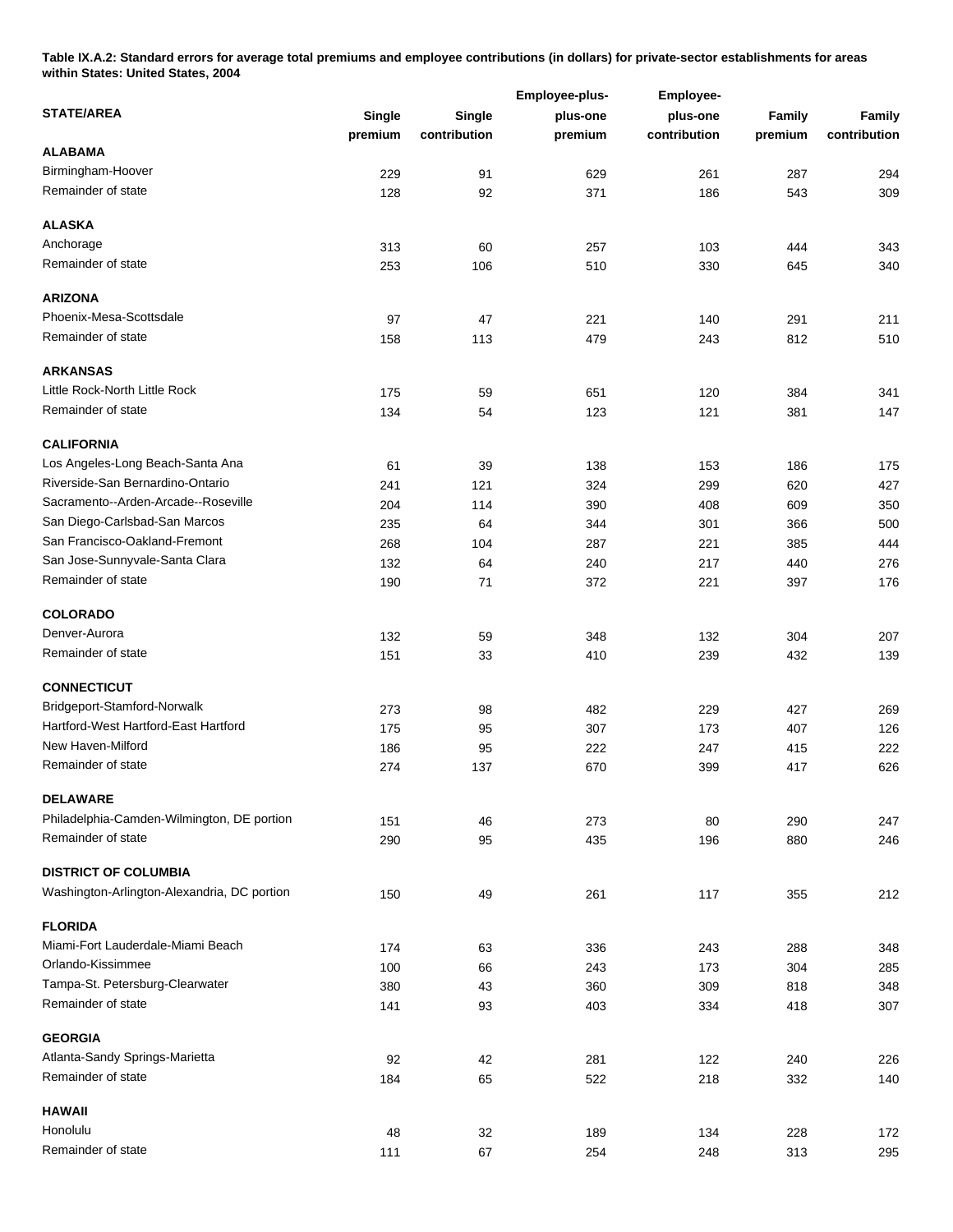| <b>IDAHO</b>                                 |     |     |       |     |       |     |
|----------------------------------------------|-----|-----|-------|-----|-------|-----|
| Boise City-Nampa                             | 250 | 143 | 488   | 221 | 366   | 224 |
| Remainder of state                           | 132 | 105 | 352   | 270 | 578   | 321 |
|                                              |     |     |       |     |       |     |
| <b>ILLINOIS</b>                              |     |     |       |     |       |     |
| Chicago-Naperville-Joliet, IL portion        | 104 | 70  | 271   | 231 | 313   | 140 |
| Remainder of state                           | 81  | 85  | 227   | 154 | 227   | 187 |
|                                              |     |     |       |     |       |     |
| <b>INDIANA</b>                               |     |     |       |     |       |     |
| Indianapolis                                 | 116 | 112 | 245   | 152 | 265   | 362 |
| Remainder of state                           | 121 | 59  | 288   | 136 | 308   | 174 |
|                                              |     |     |       |     |       |     |
| <b>IOWA</b>                                  |     |     |       |     |       |     |
| Des Moines                                   | 456 | 63  | 377   | 174 | 1,090 | 356 |
| Remainder of state                           | 57  | 59  | 309   | 101 | 219   | 200 |
| <b>KANSAS</b>                                |     |     |       |     |       |     |
|                                              |     |     |       |     |       |     |
| Kansas City, KS portion<br>Wichita           | 134 | 80  | 277   | 206 | 362   | 414 |
|                                              | 203 | 133 | 201   | 288 | 405   | 309 |
| Remainder of state                           | 160 | 182 | 565   | 277 | 513   | 268 |
| <b>KENTUCKY</b>                              |     |     |       |     |       |     |
| Louisville, KY portion                       | 165 | 121 | 419   | 243 | 869   | 290 |
| Remainder of state                           | 143 | 48  | 230   | 141 | 222   | 185 |
|                                              |     |     |       |     |       |     |
| <b>LOUISIANA</b>                             |     |     |       |     |       |     |
| New Orleans-Metairie-Kenner                  | 393 | 78  | 1,225 | 490 | 582   | 554 |
| Remainder of state                           | 91  | 99  | 309   | 225 | 496   | 184 |
|                                              |     |     |       |     |       |     |
| <b>MAINE</b>                                 |     |     |       |     |       |     |
| Portland-South Portland-Biddeford            | 120 | 109 | 309   | 160 | 338   | 327 |
| Remainder of state                           | 131 | 150 | 323   | 326 | 618   | 479 |
|                                              |     |     |       |     |       |     |
| <b>MARYLAND</b>                              |     |     |       |     |       |     |
| Baltimore-Towson                             | 174 | 109 | 448   | 271 | 495   | 523 |
| Washington-Arlington-Alexandria, MD portion  | 123 | 109 | 506   | 149 | 295   | 500 |
| Remainder of state                           | 140 | 156 | 791   | 324 | 652   | 464 |
|                                              |     |     |       |     |       |     |
| <b>MASSACHUSETTS</b>                         |     |     |       |     |       |     |
| Boston-Cambridge-Quincy, MA portion          | 116 | 56  | 372   | 154 | 230   | 205 |
| Remainder of state                           | 272 | 73  | 433   | 292 | 377   | 270 |
| <b>MICHIGAN</b>                              |     |     |       |     |       |     |
| Detroit-Warren-Livonia                       |     |     |       |     |       |     |
| Remainder of state                           | 209 | 54  | 299   | 231 | 239   | 195 |
|                                              | 109 | 61  | 262   | 269 | 233   | 118 |
| <b>MINNESOTA</b>                             |     |     |       |     |       |     |
| Minneapolis-St. Paul-Bloomington, MN portion | 103 | 95  | 257   | 72  | 349   | 229 |
| Remainder of state                           | 265 | 90  | 322   | 327 | 880   | 457 |
|                                              |     |     |       |     |       |     |
| <b>MISSISSIPPI</b>                           |     |     |       |     |       |     |
| Jackson                                      | 236 | 149 | 481   | 165 | 590   | 916 |
| Remainder of state                           | 187 | 70  | 215   | 267 | 385   | 379 |
|                                              |     |     |       |     |       |     |
| <b>MISSOURI</b>                              |     |     |       |     |       |     |
| Kansas City, MO portion                      | 188 | 153 | 243   | 245 | 313   | 205 |
| St. Louis, MO portion                        | 123 | 47  | 345   | 110 | 235   | 229 |
| Remainder of state                           | 166 | 65  | 426   | 189 | 481   | 318 |
|                                              |     |     |       |     |       |     |
| <b>MONTANA</b>                               |     |     |       |     |       |     |
| <b>Billings</b>                              | 233 | 102 | 364   | 271 | 689   | 407 |
| Remainder of state                           | 159 | 69  | 237   | 239 | 317   | 360 |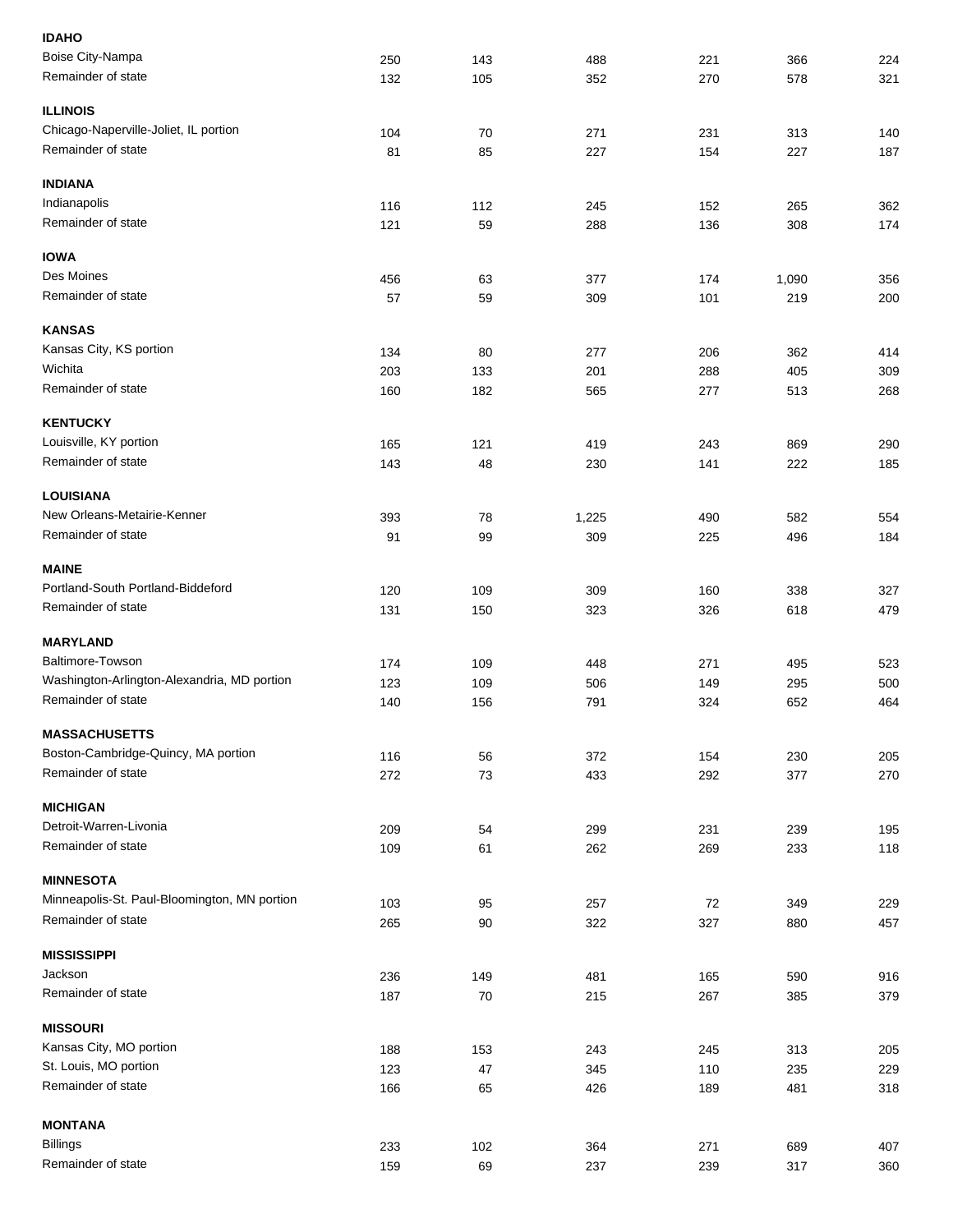| <b>NEBRASKA</b>                               |     |       |     |       |       |     |
|-----------------------------------------------|-----|-------|-----|-------|-------|-----|
| Omaha-Council Bluffs, NE portion              | 88  | 101   | 474 | 292   | 301   | 363 |
| Remainder of state                            | 216 | 82    | 635 | 240   | 403   | 424 |
| <b>NEVADA</b>                                 |     |       |     |       |       |     |
| Las Vegas-Paradise                            | 239 | 71    | 442 | 179   | 341   | 232 |
| Remainder of state                            | 297 | 68    | 474 | 375   | 548   | 676 |
| <b>NEW HAMPSHIRE</b>                          |     |       |     |       |       |     |
| Boston-Cambridge-Quincy, NH portion           | 167 | 122   | 245 | 226   | 409   | 358 |
| Manchester-Nashua                             | 254 | 112   | 420 | 144   | 477   | 235 |
| Remainder of state                            | 104 | 96    | 249 | 208   | 467   | 481 |
| <b>NEW JERSEY</b>                             |     |       |     |       |       |     |
| New York-Northern New Jersey-Long Island, NJ  |     |       |     |       |       |     |
| portion                                       | 155 | 50    | 126 | 100   | 298   | 223 |
| Remainder of state                            | 214 | 119   | 413 | 229   | 375   | 481 |
| <b>NEW MEXICO</b>                             |     |       |     |       |       |     |
| Albuquerque                                   | 84  | 64    | 193 | 158   | 297   | 214 |
| Remainder of state                            | 248 | 59    | 815 | 251   | 795   | 455 |
| <b>NEW YORK</b>                               |     |       |     |       |       |     |
| New York-Northern New Jersey-Long Island, NY  |     |       |     |       |       |     |
| portion                                       | 72  | 58    | 219 | 78    | 245   | 237 |
| Remainder of state                            | 56  | 56    | 207 | 73    | 191   | 202 |
| <b>NORTH CAROLINA</b>                         |     |       |     |       |       |     |
| Charlotte-Gastonia-Concord                    | 174 | 129   | 247 | 315   | 697   | 739 |
| Remainder of state                            | 113 | 51    | 388 | 110   | 376   | 282 |
| <b>NORTH DAKOTA</b>                           |     |       |     |       |       |     |
| Fargo, ND portion                             | 231 | 219 * | 696 | 488 * | 1,008 | 442 |
| Remainder of state                            | 293 | 121   | 706 | 412   | 703   | 300 |
| <b>OHIO</b>                                   |     |       |     |       |       |     |
| Cincinnati-Middletown, OH portion             | 237 | 85    | 334 | 169   | 516   | 202 |
| Cleveland-Elyria-Mentor                       | 184 | 117   | 770 | 194   | 464   | 185 |
| Columbus                                      | 297 | 136   | 348 | 319   | 461   | 480 |
| Remainder of state                            | 142 | 115   | 330 | 177   | 338   | 178 |
| <b>OKLAHOMA</b>                               |     |       |     |       |       |     |
| Oklahoma City                                 | 164 | 97    | 359 | 243   | 323   | 231 |
| Tulsa                                         | 171 | 35    | 214 | 101   | 325   | 224 |
| Remainder of state                            | 155 | 70    | 321 | 409   | 604   | 535 |
| <b>OREGON</b>                                 |     |       |     |       |       |     |
| Portland-Vancouver-Beaverton, OR portion      | 80  | 48    | 313 | 244   | 290   | 189 |
| Remainder of state                            | 170 | 47    | 380 | 154   | 664   | 496 |
| <b>PENNSYLVANIA</b>                           |     |       |     |       |       |     |
| Philadelphia-Camden-Wilmington, PA portion    | 144 | 112   | 258 | 157   | 361   | 273 |
| Pittsburgh                                    | 108 | 87    | 307 | 196   | 421   | 234 |
| Remainder of state                            | 85  | 47    | 204 | 154   | 282   | 248 |
| <b>RHODE ISLAND</b>                           |     |       |     |       |       |     |
| Providence-New Bedford-Fall River, RI portion | 153 | 63    | 328 | 153   | 376   | 243 |
| <b>SOUTH CAROLINA</b>                         |     |       |     |       |       |     |
| Columbia                                      | 272 | 156   | 450 | 481   | 955   | 623 |
| Remainder of state                            | 162 | 53    | 226 |       | 178   | 127 |
|                                               |     |       |     | 103   |       |     |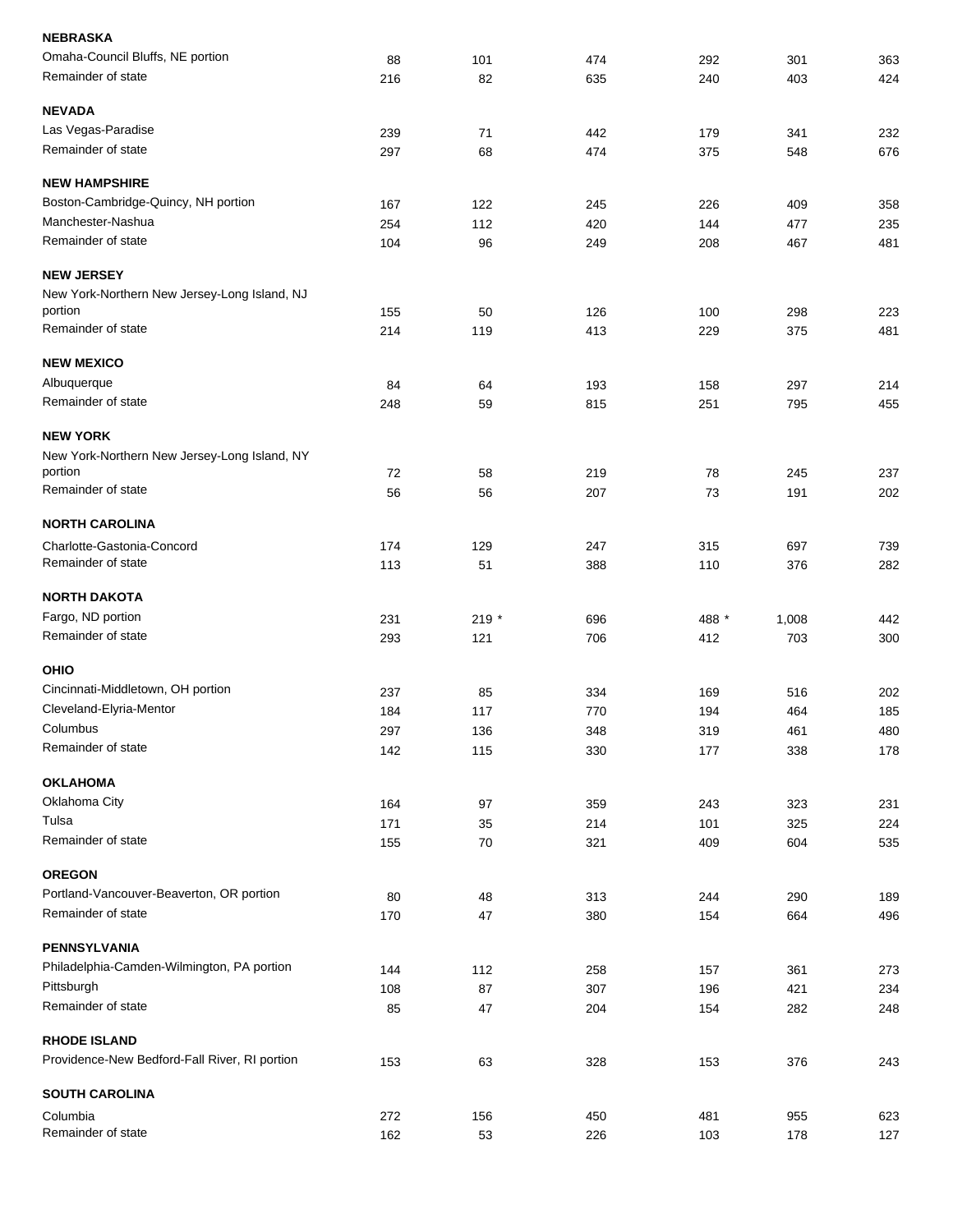| 140 | 100     | 815   | 336 | 457   | 442     |
|-----|---------|-------|-----|-------|---------|
| 122 | 75      | 514   | 194 | 436   | 522     |
|     |         |       |     |       |         |
| 297 | 80      | 340   | 342 | 981   | 486     |
| 225 | $277 *$ | 165   | 156 | 571   | 283     |
| 145 | $109*$  | 395   | 181 | 615   | 372     |
|     |         |       |     |       |         |
| 160 | 88      | 250   | 230 | 330   | 290     |
| 157 | 78      | 334   | 172 | 372   | 287     |
| 275 | 83      | 413   | 314 | 615   | 297     |
| 172 | 59      | 283   | 143 | 434   | 242     |
|     |         |       |     |       |         |
| 167 | 93      | 411   | 293 | 1,195 | 674     |
| 370 | $216 *$ | 915   | 387 | 878   | 311     |
| 162 | 73      | 346   | 218 | 308   | 176     |
| 202 | 126     | 556   | 571 | 320   | 613 $*$ |
|     |         |       |     |       |         |
| 89  | 178     | 353   | 357 | 359   | 327*    |
| 114 | 98      | 227   | 229 | 296   | 188     |
|     |         |       |     |       |         |
|     |         |       |     |       |         |
|     | 99      |       | 248 | 669   | 370     |
| 241 | 104     | 308   | 182 | 380   | 318     |
| 133 | 80      | 422   | 108 | 646   | 169     |
|     |         |       |     |       |         |
| 66  | 121     | 232   | 246 | 344   | 488     |
| 71  | 56      | 219   | 148 | 470   | 298     |
|     |         |       |     |       |         |
| 376 | 208     | 756   | 286 | 1,056 | 330     |
| 162 | 46      | 385   | 157 | 402   | 282     |
|     |         |       |     |       |         |
| 218 | 90      | 401   | 368 | 456   | 375     |
| 82  | 59      | 259   | 171 | 291   | 100     |
|     |         |       |     |       |         |
| 598 | 119     | 2,192 | 578 | 1,484 | 664     |
| 218 | 99      | 573   | 187 | 360   | 189     |
|     | 180     |       | 691 |       |         |

Note: Definition of each area can be found in the Technical Notes and Survey Documentation.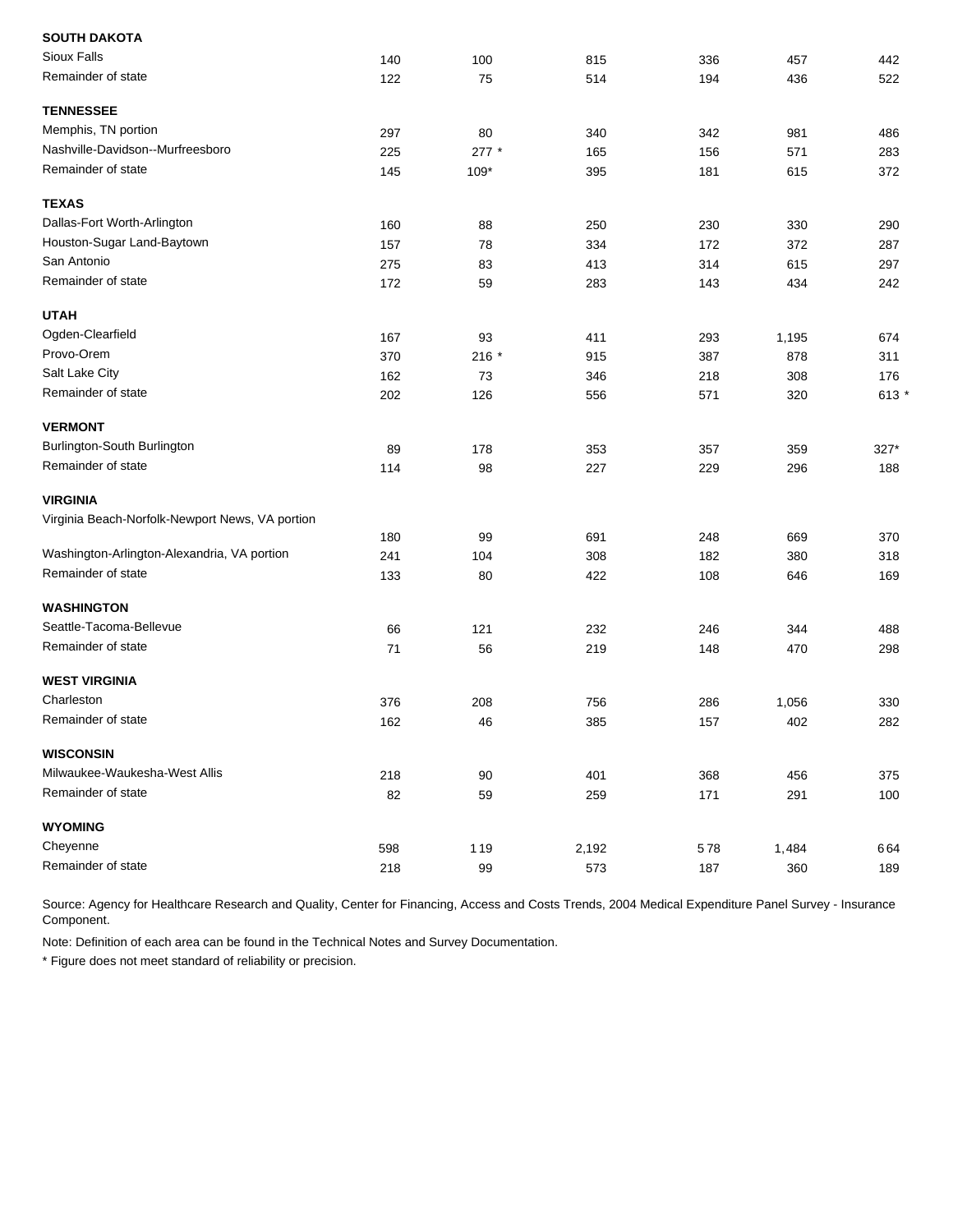**Table IX.B.1: Health insurance offer, eligibility, take up rates for private-sector establishments and employees by firm size for 20 largest metro areas: United States, 2004** 

| <b>METRO AREA</b>                                                 | <b>Percent of</b><br>establishments<br>that offer health<br><b>insurance</b> | <b>Percent of</b><br>employees in<br>establishments<br>that offer | <b>Percent of</b><br>employees eligible<br>for health<br>insurance in<br>establishments<br>that offer | <b>Percent of</b><br>employees<br>eligible for<br>health<br>insurance that<br>are enrolled in<br>establishments<br>that offer | <b>Percent of</b><br>employees that are<br>enrolled in<br>establishments<br>that offer |
|-------------------------------------------------------------------|------------------------------------------------------------------------------|-------------------------------------------------------------------|-------------------------------------------------------------------------------------------------------|-------------------------------------------------------------------------------------------------------------------------------|----------------------------------------------------------------------------------------|
| <b>NEW YORK-NORTHERN NEW JERSEY-</b><br>LONG ISLAND, NY-NJ-PA MSA |                                                                              |                                                                   |                                                                                                       |                                                                                                                               |                                                                                        |
| Less than 50 employees                                            | 49.9%                                                                        | 67.6%                                                             | 79.0%                                                                                                 | 78.1%                                                                                                                         | 61.7%                                                                                  |
| 50 or more employees                                              | 97.2%                                                                        | 98.3%                                                             | 81.6%                                                                                                 | 86.3%                                                                                                                         | 70.4%                                                                                  |
| Total                                                             | 58.7%                                                                        | 89.1%                                                             | 81.0%                                                                                                 | 84.5%                                                                                                                         | 68.4%                                                                                  |
| <b>LOS ANGELES-LONG BEACH-SANTA</b><br>ANA, CA MSA                |                                                                              |                                                                   |                                                                                                       |                                                                                                                               |                                                                                        |
| Less than 50 employees                                            | 43.4%                                                                        | 65.0%                                                             | 82.6%                                                                                                 | 82.4%                                                                                                                         | 68.0%                                                                                  |
| 50 or more employees                                              | 94.6%                                                                        | 95.5%                                                             | 78.8%                                                                                                 | 80.0%                                                                                                                         | 63.0%                                                                                  |
| Total                                                             | 54.6%                                                                        | 86.7%                                                             | 79.6%                                                                                                 | 80.6%                                                                                                                         | 64.1%                                                                                  |
| CHICAGO-NAPERVILLE-JOLIET, IL-IN-WI<br><b>MSA</b>                 |                                                                              |                                                                   |                                                                                                       |                                                                                                                               |                                                                                        |
| Less than 50 employees                                            | 47.8%                                                                        | 69.1%                                                             | 74.4%                                                                                                 | 77.2%                                                                                                                         | 57.5%                                                                                  |
| 50 or more employees                                              | 98.6%                                                                        | 98.3%                                                             | 76.9%                                                                                                 | 80.7%                                                                                                                         | 62.1%                                                                                  |
| Total                                                             | 61.4%                                                                        | 91.1%                                                             | 76.5%                                                                                                 | 80.1%                                                                                                                         | 61.2%                                                                                  |
| PHILADELPHIA-CAMDEN-WILMINGTON,<br><b>PA-NJ-DE-MD MSA</b>         |                                                                              |                                                                   |                                                                                                       |                                                                                                                               |                                                                                        |
| Less than 50 employees                                            | 54.8%                                                                        | 77.9%                                                             | 79.5%                                                                                                 | 81.2%                                                                                                                         | 64.6%                                                                                  |
| 50 or more employees                                              | 97.3%                                                                        | 99.1%                                                             | 77.2%                                                                                                 | 80.4%                                                                                                                         | 62.0%                                                                                  |
| Total                                                             | 65.9%                                                                        | 92.9%                                                             | 77.8%                                                                                                 | 80.6%                                                                                                                         | 62.7%                                                                                  |
| DALLAS-FORT WORTH-ARLINGTON, TX<br><b>MSA</b>                     |                                                                              |                                                                   |                                                                                                       |                                                                                                                               |                                                                                        |
| Less than 50 employees                                            | 30.9%                                                                        | 56.4%                                                             | 92.2%                                                                                                 | 78.1%                                                                                                                         | 72.0%                                                                                  |
| 50 or more employees                                              | 91.6%                                                                        | 94.4%                                                             | 81.3%                                                                                                 | 77.3%                                                                                                                         | 62.8%                                                                                  |
| Total                                                             | 49.1%                                                                        | 85.1%                                                             | 83.1%                                                                                                 | 77.4%                                                                                                                         | 64.3%                                                                                  |
| <b>MIAMI-FORT LAUDERDALE-MIAMI</b><br>BEACH, FL MSA               |                                                                              |                                                                   |                                                                                                       |                                                                                                                               |                                                                                        |
| Less than 50 employees                                            | 41.3%                                                                        | 55.4%                                                             | 88.9%                                                                                                 | 83.7%                                                                                                                         | 74.5%                                                                                  |
| 50 or more employees                                              | 98.0%                                                                        | 98.8%                                                             | 79.6%                                                                                                 | 82.7%                                                                                                                         | 65.8%                                                                                  |
| Total                                                             | 51.6%                                                                        | 84.3%                                                             | 81.6%                                                                                                 | 82.9%                                                                                                                         | 67.7%                                                                                  |
| HOUSTON-SUGAR LAND-BAYTOWN, TX<br><b>MSA</b>                      |                                                                              |                                                                   |                                                                                                       |                                                                                                                               |                                                                                        |
| Less than 50 employees                                            | 32.4%                                                                        | 50.5%                                                             | 84.6%                                                                                                 | 82.2%                                                                                                                         | 69.5%                                                                                  |
| 50 or more employees                                              | 95.3%                                                                        | 95.1%                                                             | 74.5%                                                                                                 | 82.7%                                                                                                                         | 61.6%                                                                                  |
| Total                                                             | 50.2%                                                                        | 83.6%                                                             | 76.1%                                                                                                 | 82.6%                                                                                                                         | 62.9%                                                                                  |
| <b>WASHINGTON-ARLINGTON-</b><br>ALEXANDRIA, DC-VA-MD-WV MSA       |                                                                              |                                                                   |                                                                                                       |                                                                                                                               |                                                                                        |
| Less than 50 employees                                            | 52.7%                                                                        | 76.2%                                                             | 78.7%                                                                                                 | 76.1%                                                                                                                         | 59.9%                                                                                  |
| 50 or more employees                                              | 99.8%                                                                        | 99.7%                                                             | 79.5%                                                                                                 | 81.0%                                                                                                                         | 64.4%                                                                                  |
| Total                                                             | 67.9%                                                                        | 92.9%                                                             | 79.3%                                                                                                 | 79.8%                                                                                                                         | 63.3%                                                                                  |
| ATLANTA-SANDY SPRINGS-MARIETTA,<br><b>GA MSA</b>                  |                                                                              |                                                                   |                                                                                                       |                                                                                                                               |                                                                                        |
| Less than 50 employees                                            | 42.1%                                                                        | 56.1%                                                             | 73.6%                                                                                                 | 82.6%                                                                                                                         | 60.8%                                                                                  |
| 50 or more employees                                              | 99.2%                                                                        | 99.1%                                                             | 74.5%                                                                                                 | 79.8%                                                                                                                         | 59.5%                                                                                  |
| Total                                                             | 58.9%                                                                        | 88.1%                                                             | 74.4%                                                                                                 | 80.2%                                                                                                                         | 59.7%                                                                                  |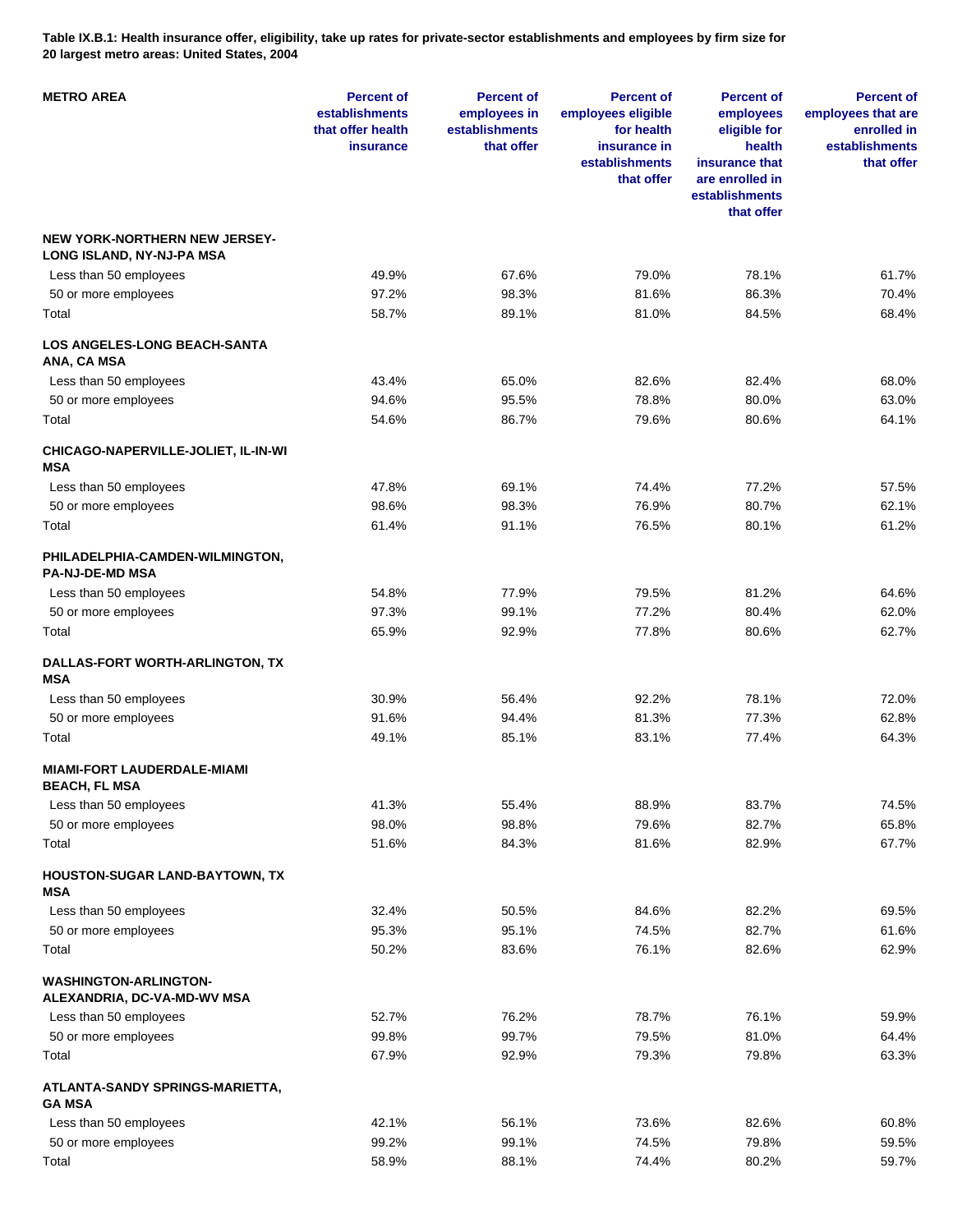| DETROIT-WARREN-LIVONIA, MI MSA                                |       |        |       |       |       |
|---------------------------------------------------------------|-------|--------|-------|-------|-------|
| Less than 50 employees                                        | 58.2% | 72.2%  | 70.1% | 80.1% | 56.2% |
| 50 or more employees                                          | 96.1% | 99.3%  | 80.8% | 75.9% | 61.3% |
| Total                                                         | 67.7% | 92.4%  | 78.7% | 76.7% | 60.3% |
| BOSTON-CAMBRIDGE-QUINCY, MA-NH<br>MSA                         |       |        |       |       |       |
| Less than 50 employees                                        | 55.4% | 73.3%  | 73.6% | 74.7% | 55.0% |
| 50 or more employees                                          | 99.8% | 100.0% | 78.3% | 79.6% | 62.3% |
| Total                                                         | 66.2% | 93.4%  | 77.4% | 78.7% | 60.9% |
| SAN FRANCISCO-OAKLAND-FREMONT,<br><b>CA MSA</b>               |       |        |       |       |       |
| Less than 50 employees                                        | 51.7% | 71.3%  | 79.9% | 88.3% | 70.6% |
| 50 or more employees                                          | 98.8% | 97.8%  | 82.1% | 87.9% | 72.2% |
| Total                                                         | 62.3% | 88.6%  | 81.5% | 88.0% | 71.8% |
| <b>RIVERSIDE-SAN BERNARDINO-</b><br><b>ONTARIO, CA MSA</b>    |       |        |       |       |       |
| Less than 50 employees                                        | 32.2% | 45.7%  | 73.5% | 72.6% | 53.4% |
| 50 or more employees                                          | 95.7% | 97.1%  | 63.3% | 77.8% | 49.3% |
| Total                                                         | 48.5% | 79.5%  | 65.3% | 76.7% | 50.1% |
| PHOENIX-MESA-SCOTTSDALE, AZ MSA                               |       |        |       |       |       |
| Less than 50 employees                                        | 40.9% | 53.7%  | 81.8% | 78.1% | 63.9% |
| 50 or more employees                                          | 92.5% | 95.3%  | 68.9% | 76.9% | 53.1% |
| Total                                                         | 58.3% | 86.8%  | 70.6% | 77.1% | 54.4% |
| SEATTLE-TACOMA-BELLEVUE, WA MSA                               |       |        |       |       |       |
| Less than 50 employees                                        | 47.0% | 66.8%  | 87.6% | 87.8% | 77.0% |
| 50 or more employees                                          | 97.0% | 85.3%  | 76.3% | 87.3% | 66.6% |
| Total                                                         | 60.7% | 80.0%  | 79.0% | 87.4% | 69.1% |
| <b>MINNEAPOLIS-ST. PAUL-</b><br><b>BLOOMINGTON, MN-WI MSA</b> |       |        |       |       |       |
| Less than 50 employees                                        | 45.5% | 64.4%  | 78.9% | 74.8% | 59.0% |
| 50 or more employees                                          | 97.3% | 99.3%  | 82.2% | 82.3% | 67.7% |
| Total                                                         | 58.0% | 90.3%  | 81.6% | 81.0% | 66.1% |
| SAN DIEGO-CARLSBAD-SAN MARCOS,                                |       |        |       |       |       |
| <b>CA MSA</b>                                                 |       |        |       |       |       |
| Less than 50 employees                                        | 44.6% | 58.8%  | 82.4% | 76.9% | 63.4% |
| 50 or more employees                                          | 87.8% | 91.8%  | 84.9% | 84.5% | 71.7% |
| Total                                                         | 52.9% | 80.8%  | 84.3% | 82.7% | 69.7% |
| <b>ST. LOUIS, MO-IL MSA</b>                                   |       |        |       |       |       |
| Less than 50 employees                                        | 45.9% | 64.6%  | 78.2% | 82.9% | 64.9% |
| 50 or more employees                                          | 90.2% | 96.5%  | 84.3% | 78.1% | 65.8% |
| Total                                                         | 55.1% | 87.3%  | 83.0% | 79.0% | 65.6% |
| <b>BALTIMORE-TOWSON, MD MSA</b>                               |       |        |       |       |       |
| Less than 50 employees                                        | 53.6% | 75.6%  | 83.9% | 70.7% | 59.4% |
| 50 or more employees                                          | 98.6% | 93.6%  | 82.7% | 82.6% | 68.3% |
| Total                                                         | 66.7% | 89.7%  | 82.9% | 80.4% | 66.7% |
| <b>TAMPA-ST. PETERSBURG-</b><br><b>CLEARWATER, FL MSA</b>     |       |        |       |       |       |
| Less than 50 employees                                        | 40.1% | 58.4%  | 87.9% | 77.6% | 68.2% |
| 50 or more employees                                          | 94.6% | 98.4%  | 79.0% | 77.3% | 61.1% |
| Total                                                         | 56.4% | 90.5%  | 80.2% | 77.3% | 62.0% |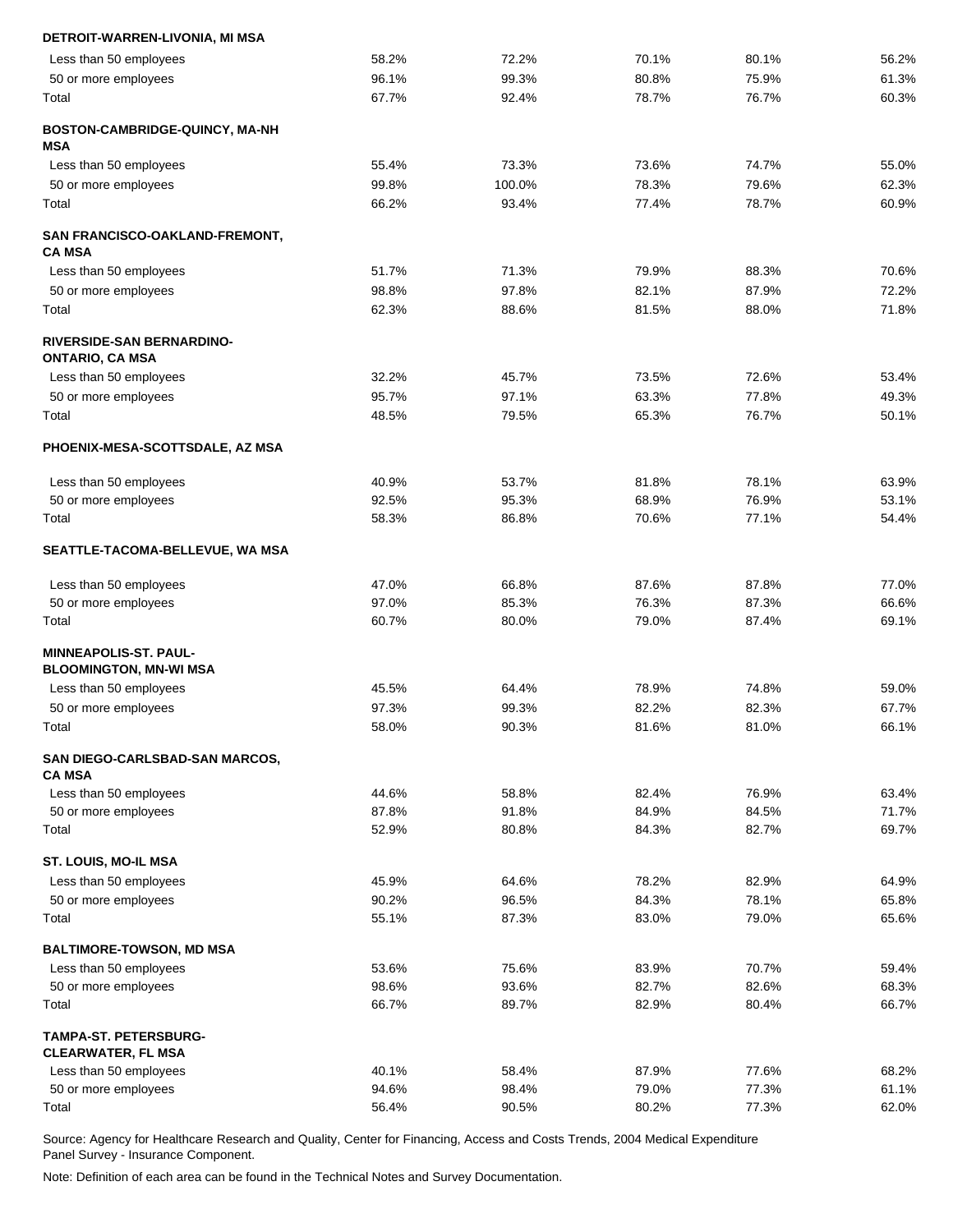**Table IX.B.1: Standard errors for health insurance offer, eligibility, take up rates for private-sector establishments and employees by firm size for 20 largest metro areas: United States, 2004** 

| <b>METRO AREA</b>                                                 | <b>Percent of</b><br>establishments<br>that offer health<br>insurance | <b>Percent of</b><br>employees in<br>establishments<br>that offer | <b>Percent of</b><br>employees eligible<br>for health<br>insurance in<br>establishments<br>that offer | <b>Percent of</b><br>employees<br>eligible for<br>health<br>insurance that<br>are enrolled in<br>establishments<br>that offer | <b>Percent of</b><br>employees that are<br>enrolled in<br>establishments<br>that offer |
|-------------------------------------------------------------------|-----------------------------------------------------------------------|-------------------------------------------------------------------|-------------------------------------------------------------------------------------------------------|-------------------------------------------------------------------------------------------------------------------------------|----------------------------------------------------------------------------------------|
| <b>NEW YORK-NORTHERN NEW JERSEY-</b><br>LONG ISLAND, NY-NJ-PA MSA |                                                                       |                                                                   |                                                                                                       |                                                                                                                               |                                                                                        |
| <50                                                               | 3.35%                                                                 | 3.56%                                                             | 3.39%                                                                                                 | 4.06%                                                                                                                         | 3.16%                                                                                  |
| 50+                                                               | 1.99%                                                                 | 0.86%                                                             | 2.12%                                                                                                 | 1.43%                                                                                                                         | 2.19%                                                                                  |
| Total                                                             | 1.43%                                                                 | 1.47%                                                             | 1.05%                                                                                                 | 1.14%                                                                                                                         | 1.47%                                                                                  |
| <b>LOS ANGELES-LONG BEACH-SANTA</b><br>ANA, CA MSA                |                                                                       |                                                                   |                                                                                                       |                                                                                                                               |                                                                                        |
| Less than 50 employees                                            | 1.70%                                                                 | 2.23%                                                             | 2.13%                                                                                                 | 2.89%                                                                                                                         | 2.73%                                                                                  |
| 50 or more employees                                              | 1.86%                                                                 | 1.00%                                                             | 2.43%                                                                                                 | 1.84%                                                                                                                         | 2.17%                                                                                  |
| Total                                                             | 1.72%                                                                 | 1.15%                                                             | 1.89%                                                                                                 | 1.65%                                                                                                                         | 1.67%                                                                                  |
| CHICAGO-NAPERVILLE-JOLIET, IL-IN-WI<br><b>MSA</b>                 |                                                                       |                                                                   |                                                                                                       |                                                                                                                               |                                                                                        |
| Less than 50 employees                                            | 3.35%                                                                 | 4.26%                                                             | 5.63%                                                                                                 | 2.57%                                                                                                                         | 4.44%                                                                                  |
| 50 or more employees                                              | 1.07%                                                                 | 0.97%                                                             | 3.78%                                                                                                 | 2.12%                                                                                                                         | 3.37%                                                                                  |
| Total                                                             | 2.57%                                                                 | 1.06%                                                             | 2.84%                                                                                                 | 1.52%                                                                                                                         | 2.13%                                                                                  |
| PHILADELPHIA-CAMDEN-WILMINGTON,<br><b>PA-NJ-DE-MD MSA</b>         |                                                                       |                                                                   |                                                                                                       |                                                                                                                               |                                                                                        |
| Less than 50 employees                                            | 4.09%                                                                 | 2.51%                                                             | 4.41%                                                                                                 | 4.27%                                                                                                                         | 3.86%                                                                                  |
| 50 or more employees                                              | 4.94%                                                                 | 1.49%                                                             | 6.74%                                                                                                 | 2.87%                                                                                                                         | 5.58%                                                                                  |
| Total                                                             | 1.75%                                                                 | 1.03%                                                             | 2.80%                                                                                                 | 1.52%                                                                                                                         | 3.09%                                                                                  |
| DALLAS-FORT WORTH-ARLINGTON, TX<br><b>MSA</b>                     |                                                                       |                                                                   |                                                                                                       |                                                                                                                               |                                                                                        |
| Less than 50 employees                                            | 3.69%                                                                 | 6.90%                                                             | 1.73%                                                                                                 | 3.18%                                                                                                                         | 3.15%                                                                                  |
| 50 or more employees                                              | 3.50%                                                                 | 2.39%                                                             | 3.69%                                                                                                 | 3.06%                                                                                                                         | 4.11%                                                                                  |
| Total                                                             | 3.96%                                                                 | 2.87%                                                             | 3.00%                                                                                                 | 2.23%                                                                                                                         | 3.41%                                                                                  |
| <b>MIAMI-FORT LAUDERDALE-MIAMI</b><br><b>BEACH, FL MSA</b>        |                                                                       |                                                                   |                                                                                                       |                                                                                                                               |                                                                                        |
| Less than 50 employees                                            | 5.35%                                                                 | 5.87%                                                             | 5.59%                                                                                                 | 2.18%                                                                                                                         | 4.19%                                                                                  |
| 50 or more employees                                              | 1.68%                                                                 | 0.82%                                                             | 4.61%                                                                                                 | 3.97%                                                                                                                         | 5.35%                                                                                  |
| Total                                                             | 4.54%                                                                 | 3.01%                                                             | 3.09%                                                                                                 | 3.11%                                                                                                                         | 4.04%                                                                                  |
| HOUSTON-SUGAR LAND-BAYTOWN, TX<br>MSA                             |                                                                       |                                                                   |                                                                                                       |                                                                                                                               |                                                                                        |
| Less than 50 employees                                            | 2.76%                                                                 | 7.04%                                                             | 6.37%                                                                                                 | 2.94%                                                                                                                         | 5.20%                                                                                  |
| 50 or more employees                                              | 2.54%                                                                 | 2.55%                                                             | 2.84%                                                                                                 | 2.36%                                                                                                                         | 3.33%                                                                                  |
| Total                                                             | 2.73%                                                                 | 1.95%                                                             | 2.40%                                                                                                 | 2.11%                                                                                                                         | 3.03%                                                                                  |
| <b>WASHINGTON-ARLINGTON-</b><br>ALEXANDRIA, DC-VA-MD-WV MSA       |                                                                       |                                                                   |                                                                                                       |                                                                                                                               |                                                                                        |
| Less than 50 employees                                            | 4.85%                                                                 | 3.82%                                                             | 4.28%                                                                                                 | 3.76%                                                                                                                         | 6.66%                                                                                  |
| 50 or more employees                                              | 0.65%                                                                 | 1.20%                                                             | 2.94%                                                                                                 | 2.04%                                                                                                                         | 3.37%                                                                                  |
| Total                                                             | 2.77%                                                                 | 0.89%                                                             | 1.39%                                                                                                 | 1.23%                                                                                                                         | 1.56%                                                                                  |
| ATLANTA-SANDY SPRINGS-MARIETTA,<br><b>GA MSA</b>                  |                                                                       |                                                                   |                                                                                                       |                                                                                                                               |                                                                                        |
| Less than 50 employees                                            | 3.58%                                                                 | 5.23%                                                             | 6.77%                                                                                                 | 1.71%                                                                                                                         | 5.30%                                                                                  |
| 50 or more employees                                              | 0.72%                                                                 | 1.39%                                                             | 2.42%                                                                                                 | 1.39%                                                                                                                         | 2.20%                                                                                  |
| Total                                                             | 3.68%                                                                 | 2.53%                                                             | 2.52%                                                                                                 | 1.23%                                                                                                                         | 2.15%                                                                                  |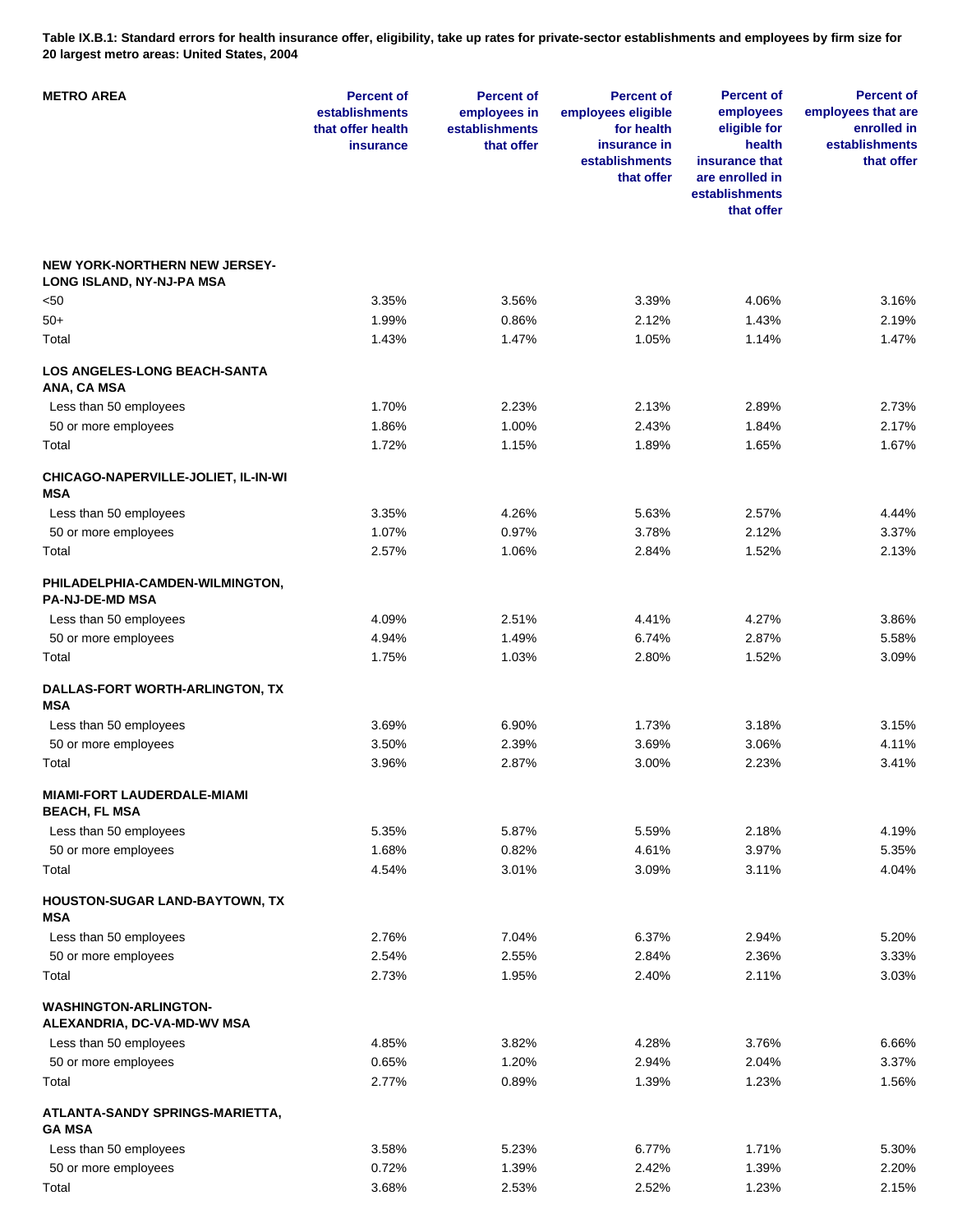| DETROIT-WARREN-LIVONIA, MI MSA                                |        |        |        |        |        |
|---------------------------------------------------------------|--------|--------|--------|--------|--------|
| Less than 50 employees                                        | 4.38%  | 4.20%  | 4.54%  | 2.19%  | 4.35%  |
| 50 or more employees                                          | 3.07%  | 1.00%  | 2.75%  | 5.56%  | 5.35%  |
| Total                                                         | 3.29%  | 1.18%  | 1.88%  | 4.42%  | 4.03%  |
| BOSTON-CAMBRIDGE-QUINCY, MA-NH<br><b>MSA</b>                  |        |        |        |        |        |
| Less than 50 employees                                        | 4.04%  | 6.80%  | 4.99%  | 2.72%  | 4.67%  |
| 50 or more employees                                          | 0.05%  | 0.00%  | 2.87%  | 3.74%  | 3.48%  |
| Total                                                         | 2.88%  | 1.64%  | 2.48%  | 2.99%  | 2.75%  |
| SAN FRANCISCO-OAKLAND-FREMONT,<br><b>CA MSA</b>               |        |        |        |        |        |
| Less than 50 employees                                        | 4.70%  | 3.84%  | 2.97%  | 2.31%  | 3.53%  |
| 50 or more employees                                          | 1.08%  | 1.90%  | 5.62%  | 4.20%  | 6.68%  |
| Total                                                         | 3.71%  | 2.05%  | 3.79%  | 3.34%  | 4.82%  |
| RIVERSIDE-SAN BERNARDINO-<br><b>ONTARIO, CA MSA</b>           |        |        |        |        |        |
| Less than 50 employees                                        | 5.38%  | 5.81%  | 7.30%  | 5.97%  | 7.23%  |
| 50 or more employees                                          | 2.72%  | 1.24%  | 5.14%  | 3.44%  | 4.75%  |
| Total                                                         | 3.55%  | 5.15%  | 4.58%  | 3.34%  | 3.97%  |
| PHOENIX-MESA-SCOTTSDALE, AZ MSA                               |        |        |        |        |        |
| Less than 50 employees                                        | 4.89%  | 6.09%  | 3.57%  | 2.74%  | 3.11%  |
| 50 or more employees                                          | 2.11%  | 2.35%  | 3.69%  | 3.02%  | 2.84%  |
| Total                                                         | 4.92%  | 2.86%  | 3.48%  | 2.76%  | 2.62%  |
| SEATTLE-TACOMA-BELLEVUE, WA MSA                               |        |        |        |        |        |
| Less than 50 employees                                        | 2.83%  | 3.18%  | 1.86%  | 1.10%  | 2.35%  |
| 50 or more employees                                          | 2.34%  | 7.55%  | 4.15%  | 2.98%  | 4.32%  |
| Total                                                         | 3.23%  | 5.75%  | 3.11%  | 2.07%  | 3.34%  |
| <b>MINNEAPOLIS-ST, PAUL-</b><br><b>BLOOMINGTON, MN-WI MSA</b> |        |        |        |        |        |
| Less than 50 employees                                        | 4.51%  | 4.50%  | 4.05%  | 2.36%  | 2.21%  |
| 50 or more employees                                          | 1.59%  | 0.56%  | 2.46%  | 1.99%  | 2.91%  |
| Total                                                         | 3.20%  | 1.78%  | 1.93%  | 1.76%  | 2.12%  |
| SAN DIEGO-CARLSBAD-SAN MARCOS,<br><b>CA MSA</b>               |        |        |        |        |        |
| Less than 50 employees                                        | 5.43%  | 7.41%  | 4.65%  | 4.46%  | 3.84%  |
| 50 or more employees                                          | 6.79%  | 5.28%  | 7.26%  | 3.10%  | 7.37%  |
| Total                                                         | 4.78%  | 5.08%  | 6.49%  | 2.70%  | 6.03%  |
| ST. LOUIS, MO-IL MSA                                          |        |        |        |        |        |
| Less than 50 employees                                        | 10.26% | 12.08% | 14.08% | 14.17% | 13.17% |
| 50 or more employees                                          | 21.38% | 22.79% | 20.55% | 18.68% | 16.45% |
| Total                                                         | 2.81%  | 3.07%  | 5.28%  | 2.78%  | 3.91%  |
| <b>BALTIMORE-TOWSON, MD MSA</b>                               |        |        |        |        |        |
| Less than 50 employees                                        | 2.75%  | 4.12%  | 4.26%  | 4.08%  | 2.48%  |
| 50 or more employees                                          | 0.97%  | 4.00%  | 1.89%  | 2.76%  | 2.36%  |
| Total                                                         | 2.58%  | 3.41%  | 1.83%  | 2.30%  | 1.82%  |
| <b>TAMPA-ST. PETERSBURG-</b><br><b>CLEARWATER, FL MSA</b>     |        |        |        |        |        |
| Less than 50 employees                                        | 8.04%  | 8.54%  | 10.36% | 9.12%  | 8.24%  |
| 50 or more employees                                          | 6.18%  | 1.43%  | 4.96%  | 5.79%  | 6.69%  |
| Total                                                         | 6.85%  | 3.23%  | 4.84%  | 4.86%  | 5.98%  |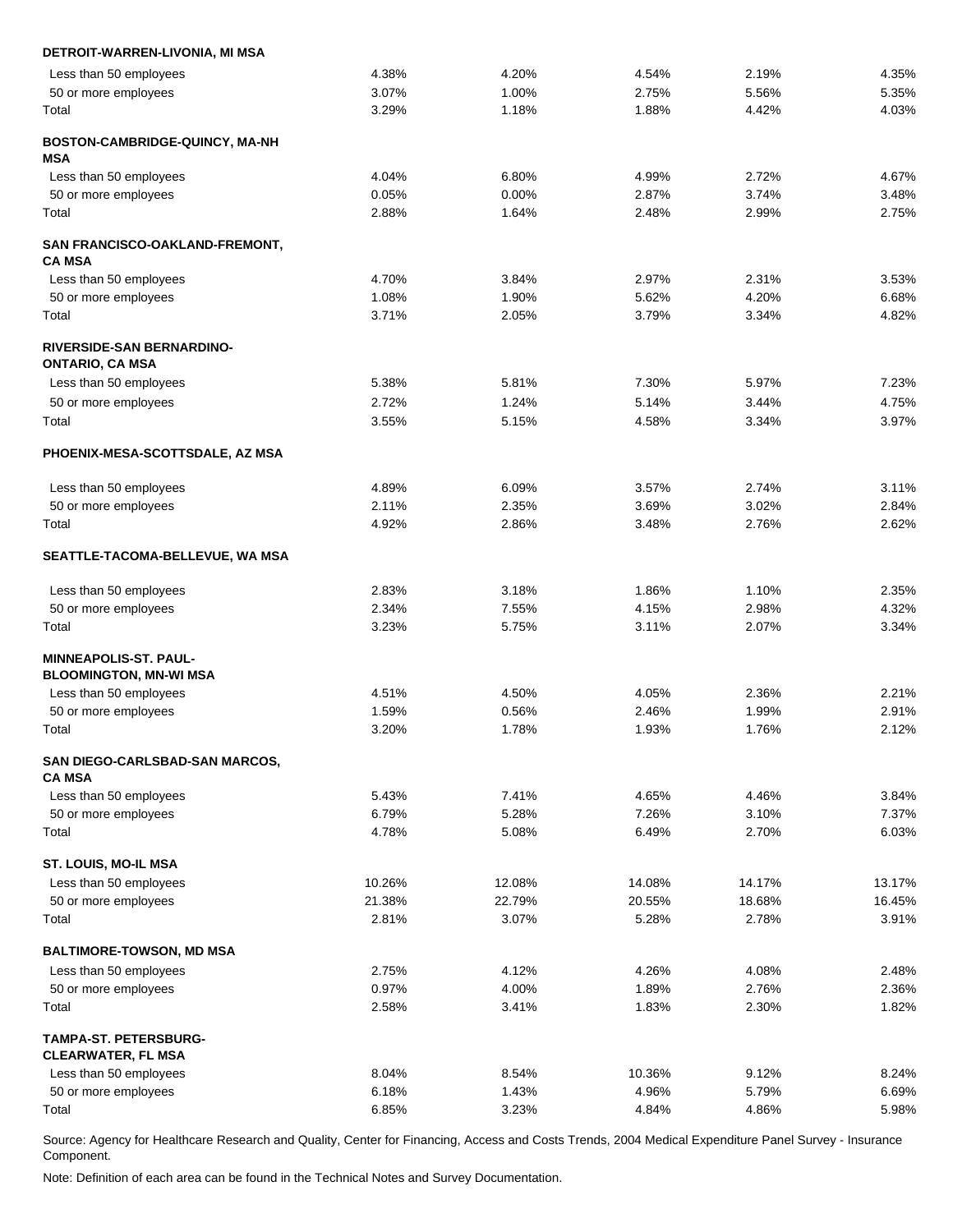**Table IX.B.2: Average total premiums and employee contributions (in dollars) for private-sector establishments by firm size for 20 largest metro areas: United States, 2004** 

| <b>METRO AREA</b>                                          | <b>Single</b> | <b>Single</b> | <b>Employee-</b><br>plus-one | Employee-<br>plus-one | Family  | Family       |
|------------------------------------------------------------|---------------|---------------|------------------------------|-----------------------|---------|--------------|
|                                                            | premium       | contribution  | premium                      | contribution          | premium | contribution |
| NEW YORK-NORTHERN NEW JERSEY-<br>LONG ISLAND, NY-NJ-PA MSA |               |               |                              |                       |         |              |
| Less than 50 employees                                     | 4,038         | 409           | 8,027                        | 1,257                 | 11,210  | $2,020$ *    |
| 50 or more employees                                       | 4,041         | 679           | 7,700                        | 1,472                 | 11,251  | 1,819        |
| Total                                                      | 4,040         | 610           | 7,759                        | 1,433                 | 11,244  | 1,851        |
| <b>LOS ANGELES-LONG BEACH-SANTA</b><br>ANA, CA MSA         |               |               |                              |                       |         |              |
| Less than 50 employees                                     | 3,422         | 344           | 6,750                        | 1,461                 | 9,426   | 2,383        |
| 50 or more employees                                       | 3,420         | 638           | 6,382                        | 1,602                 | 9,766   | 2,566        |
| Total                                                      | 3,421         | 554           | 6,444                        | 1,578                 | 9,707   | 2,534        |
| CHICAGO-NAPERVILLE-JOLIET, IL-IN-WI<br><b>MSA</b>          |               |               |                              |                       |         |              |
| Less than 50 employees                                     | 3,953         | 655           | 8,150                        | 1,801                 | 10,344  | 2,113        |
| 50 or more employees                                       | 3,670         | 718           | 7,204                        | 1,676                 | 10,480  | 2,544        |
| Total                                                      | 3,724         | 706           | 7,344                        | 1,694                 | 10,457  | 2,470        |
| PHILADELPHIA-CAMDEN-WILMINGTON,<br><b>PA-NJ-DE-MD MSA</b>  |               |               |                              |                       |         |              |
| Less than 50 employees                                     | 4,006         | 623           | 7,941                        | 1,900                 | 11,358  | 3,073        |
| 50 or more employees                                       | 3,808         | 707           | 7,099                        | 1,564                 | 10,902  | 2,379        |
| Total                                                      | 3,863         | 684           | 7,329                        | 1,656                 | 10,999  | 2,526        |
| DALLAS-FORT WORTH-ARLINGTON, TX<br><b>MSA</b>              |               |               |                              |                       |         |              |
| Less than 50 employees                                     | 4,387         | 914           | 7,892                        | 2,595                 | 9,968   | $1,892$ *    |
| 50 or more employees                                       | 3,606         | 750           | 6,930                        | 1,965                 | 10,724  | 2,674        |
| Total                                                      | 3,764         | 783           | 7,054                        | 2,046                 | 10,585  | 2,531        |
| <b>MIAMI-FORT LAUDERDALE-MIAMI</b><br><b>BEACH, FL MSA</b> |               |               |                              |                       |         |              |
| Less than 50 employees                                     | 3,628         | 567           | 8,478                        | 2,283                 | 9,295   | 3,547        |
| 50 or more employees                                       | 3,955         | 729           | 7,565                        | 1,837                 | 10,585  | 2,511        |
| Total                                                      | 3,862         | 683           | 7,721                        | 1,913                 | 10,327  | 2,718        |
| <b>HOUSTON-SUGAR LAND-BAYTOWN, TX</b><br>MSA               |               |               |                              |                       |         |              |
| Less than 50 employees                                     | 4,333         | 757           | 6,880                        | 2,540                 | 11,908  | 5,104        |
| 50 or more employees                                       | 3,783         | 793           | 7,386                        | 1,877                 | 10,051  | 2,810        |
| Total                                                      | 3,905         | 785           | 7,330                        | 1,950                 | 10,306  | 3,126        |
| WASHINGTON-ARLINGTON-ALEXANDRIA,<br><b>DC-VA-MD-WV MSA</b> |               |               |                              |                       |         |              |
| Less than 50 employees                                     | 4,311         | 569           | 7,140                        | 2,107                 | 10,133  | 3,527        |
| 50 or more employees                                       | 4,022         | 878           | 7,664                        | 2,113                 | 11,161  | 3,233        |
| Total                                                      | 4,108         | 786           | 7,584                        | 2,112                 | 11,010  | 3,276        |
| ATLANTA-SANDY SPRINGS-MARIETTA,<br><b>GA MSA</b>           |               |               |                              |                       |         |              |
| Less than 50 employees                                     | 3,268         | 442 *         | 6,297                        | 1,434                 | 9,232   | 2,525        |
| 50 or more employees                                       | 3,294         | 690           | 6,611                        | 1,474                 | 9,741   | 2,598        |
| Total                                                      | 3,289         | 640           | 6,559                        | 1,467                 | 9,680   | 2,589        |
| DETROIT-WARREN-LIVONIA, MI MSA                             |               |               |                              |                       |         |              |
| Less than 50 employees                                     | 4,241         | 506           | 8,999                        | 2,345                 | 11,134  | 2,563        |
| 50 or more employees                                       | 3,992         | 593           | 6,581                        | 845                   | 9,310   | 1,800        |
| Total                                                      | 4,050         | 573           | 6,891                        | 1,037                 | 9,612   | 1,926        |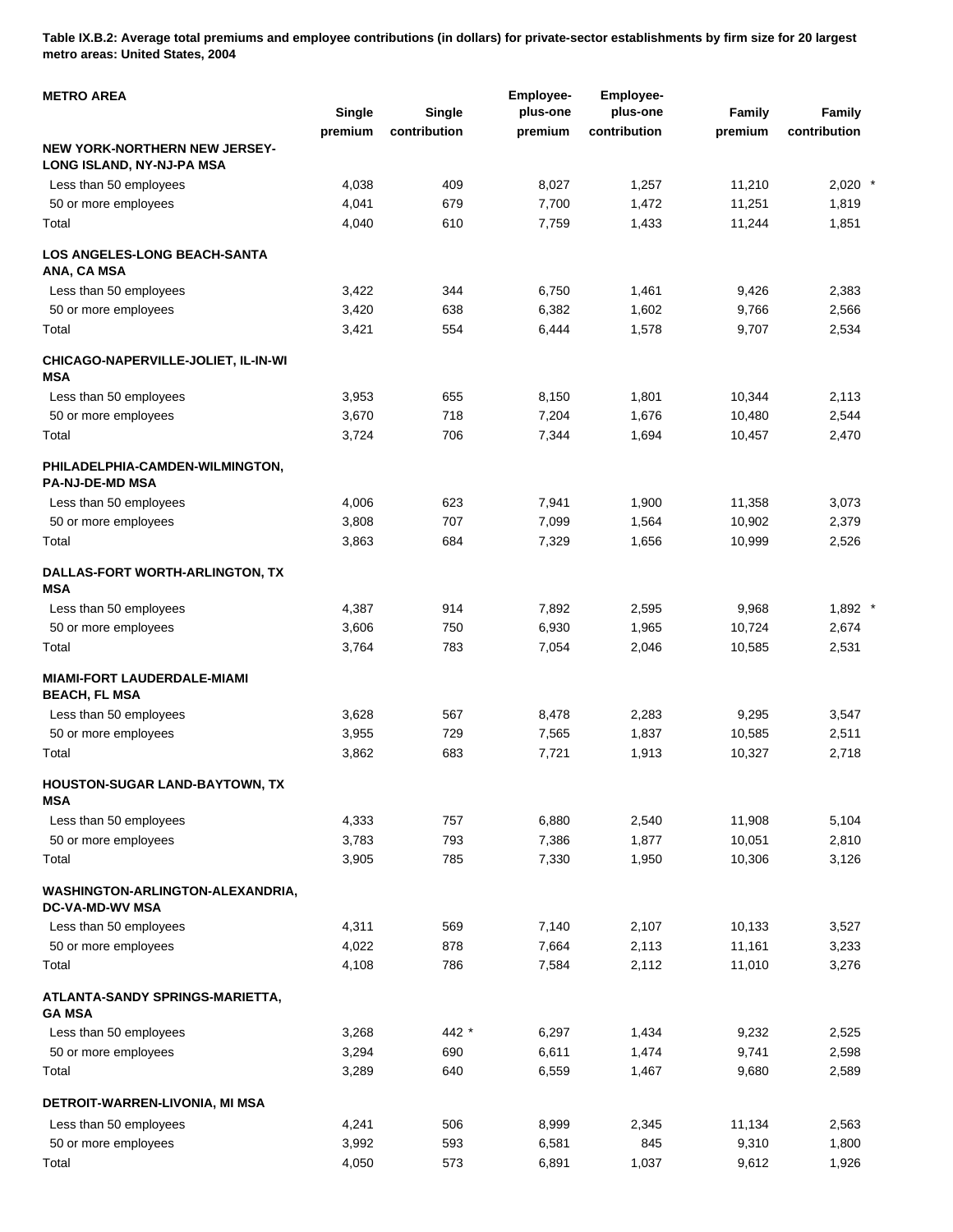| BOSTON-CAMBRIDGE-QUINCY, MA-NH                    |       |         |       |           |        |           |
|---------------------------------------------------|-------|---------|-------|-----------|--------|-----------|
| MSA                                               |       |         |       |           |        |           |
| Less than 50 employees                            | 4,559 | 1,067   | 8,978 | 2,210     | 11,565 | 2,571     |
| 50 or more employees                              | 3,933 | 822     | 7,092 | 1,622     | 10,356 | 2,638     |
| Total                                             | 4,049 | 867     | 7,285 | 1,682     | 10,579 | 2,626     |
| SAN FRANCISCO-OAKLAND-FREMONT,<br>CA MSA          |       |         |       |           |        |           |
| Less than 50 employees                            | 3,795 | $504$ * | 8,383 | $1,082$ * | 10,784 | $1,487$ * |
| 50 or more employees                              | 4,377 | 627     | 6,808 | 1,699     | 10,533 | 2,318     |
| Total                                             | 4,185 | 586     | 7,088 | 1,589     | 10,593 | 2,118     |
| RIVERSIDE-SAN BERNARDINO-ONTARIO,<br>CA MSA       |       |         |       |           |        |           |
| Less than 50 employees                            | 2,910 | 577     | 8,369 | $1,193$ * | 9,357  | $2,854$ * |
| 50 or more employees                              | 3,042 | 412     | 5,845 | 1,629     | 8,265  | 2,906     |
| Total                                             | 3,012 | 449     | 6,069 | 1,591     | 8,521  | 2,894     |
| PHOENIX-MESA-SCOTTSDALE, AZ MSA                   |       |         |       |           |        |           |
| Less than 50 employees                            | 3,449 | 406     | 7,656 | 1,765     | 8,618  | $2,289$ * |
| 50 or more employees                              | 3,497 | 743     | 6,487 | 1,932     | 9,867  | 2,450     |
| Total                                             | 3,488 | 681     | 6,626 | 1,912     | 9,727  | 2,432     |
| <b>SEATTLE-TACOMA-BELLEVUE, WA MSA</b>            |       |         |       |           |        |           |
| Less than 50 employees                            | 3,798 | 533     | 7,542 | 1,841     | 9,778  | 3,586     |
| 50 or more employees                              | 3,739 | 435 *   | 7,373 | 1,614     | 11,080 | 3,181     |
| Total                                             | 3,755 | 463     | 7,404 | 1,655     | 10,702 | 3,299     |
| MINNEAPOLIS-ST. PAUL-BLOOMINGTON,<br>MN-WI MSA    |       |         |       |           |        |           |
| Less than 50 employees                            | 3,580 | 625     | 6,201 | 1,692     | 9,663  | 2,566     |
| 50 or more employees                              | 3,795 | 838     | 7,621 | 1,627     | 10,187 | 2,472     |
| Total                                             | 3,755 | 798     | 7,523 | 1,631     | 10,093 | 2,489     |
| SAN DIEGO-CARLSBAD-SAN MARCOS,<br><b>CA MSA</b>   |       |         |       |           |        |           |
| Less than 50 employees                            | 2,804 | 661     | 6,983 | 3,226     | 9,331  | 4,335     |
| 50 or more employees                              | 3,352 | 532     | 6,791 | 1,591     | 9,627  | 2,301     |
| Total                                             | 3,191 | 570     | 6,813 | 1,775     | 9,577  | 2,644     |
| ST. LOUIS, MO-IL MSA                              |       |         |       |           |        |           |
| Less than 50 employees                            | 3,676 | 458 *   | 7,961 | 1,455 *   | 9,514  | 2,079 *   |
| 50 or more employees                              | 3,576 | 659     | 6,682 | 1,584     | 9,404  | 2,339     |
| Total                                             | 3,603 | 606     | 6,906 | 1,561     | 9,422  | 2,298     |
| BALTIMORE-TOWSON, MD MSA                          |       |         |       |           |        |           |
| Less than 50 employees                            | 4,087 | 868     | 7,773 | $3,045$ * | 10,762 | 4,853     |
| 50 or more employees                              | 3,627 | 751     | 6,462 | 1,402     | 9,208  | 2,431     |
| Total                                             | 3,706 | 771     | 6,609 | 1,586     | 9,504  | 2,892     |
| TAMPA-ST. PETERSBURG-CLEARWATER,<br><b>FL MSA</b> |       |         |       |           |        |           |
| Less than 50 employees                            | 4,155 | 387 *   | 7,495 | 1,876     | 10,853 | 2,399 *   |
| 50 or more employees                              | 3,900 | 747     | 7,258 | 1,914     | 10,784 | 2,511     |
| Total                                             | 3,941 | 689     | 7,281 | 1,910     | 10,793 | 2,497     |

Note: Definition of each area can be found in the Technical Notes and Survey Documentation.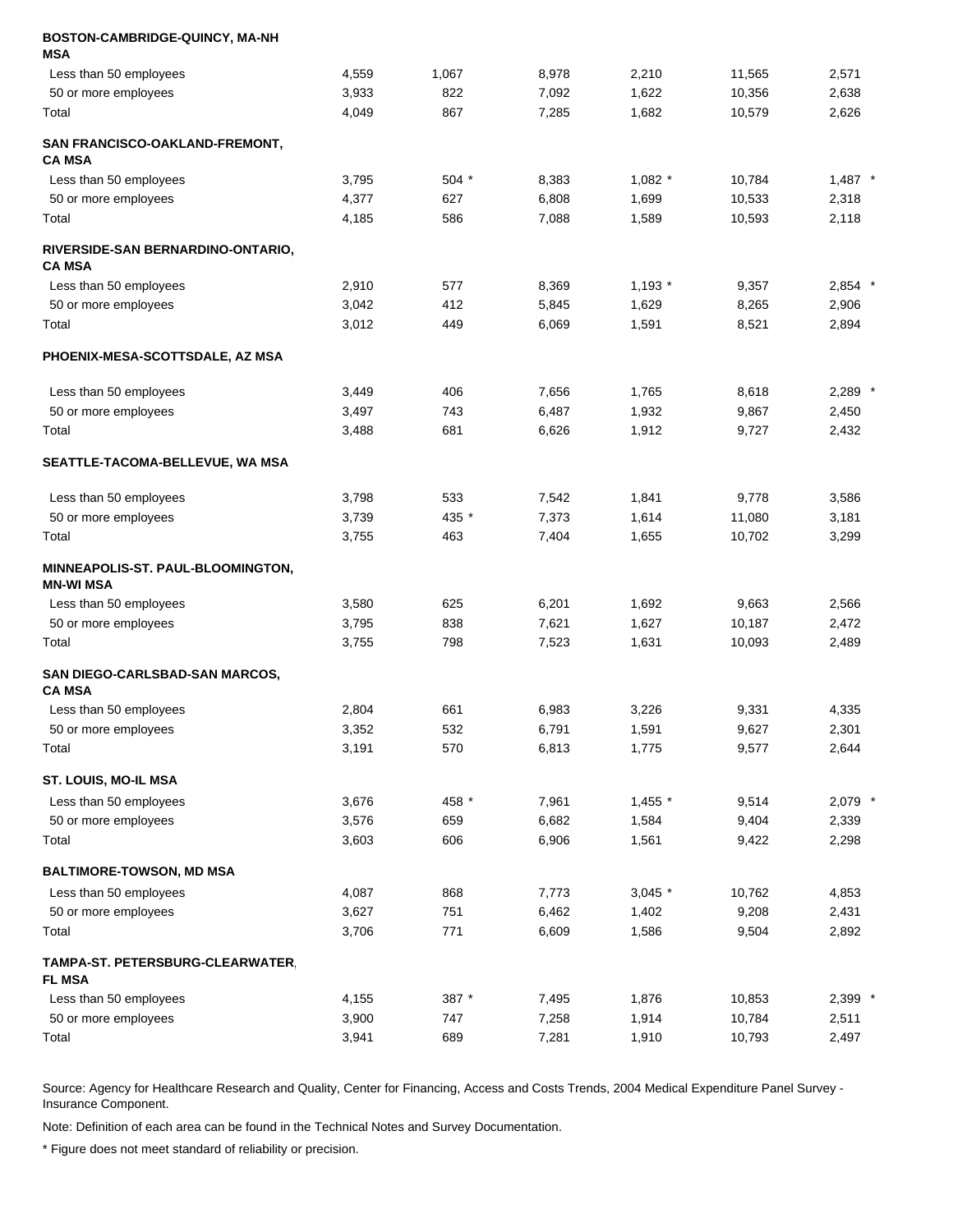**Table IX.B.2: Standard errors for average total premiums and employee contributions (in dollars) for private-sector establishments by firm size for 20 largest metro areas: United States, 2004** 

| <b>METRO AREA</b>                                          |         |              | <b>Employee-</b> | Employee-    |         |              |  |
|------------------------------------------------------------|---------|--------------|------------------|--------------|---------|--------------|--|
|                                                            | Single  | Single       | plus-one         | plus-one     | Family  | Family       |  |
|                                                            | premium | contribution | premium          | contribution | premium | contribution |  |
| NEW YORK-NORTHERN NEW JERSEY-<br>LONG ISLAND, NY-NJ-PA MSA |         |              |                  |              |         |              |  |
| Less than 50 employees                                     | 239     | 88           | 344              | 303          | 756     | 661 *        |  |
| 50 or more employees                                       | 157     | 56           | 126              | 135          | 343     | 211          |  |
| Total                                                      | 79      | 41           | 125              | 65           | 212     | 190          |  |
| <b>LOS ANGELES-LONG BEACH-SANTA</b><br>ANA, CA MSA         |         |              |                  |              |         |              |  |
| Less than 50 employees                                     | 103     | 50           | 369              | 270          | 465     | 538          |  |
| 50 or more employees                                       | 80      | 49           | 164              | 171          | 189     | 181          |  |
| Total                                                      | 61      | 39           | 138              | 153          | 186     | 175          |  |
| CHICAGO-NAPERVILLE-JOLIET, IL-IN-WI<br>MSA                 |         |              |                  |              |         |              |  |
| Less than 50 employees                                     | 102     | 99           | 653              | 342          | 488     | 477          |  |
| 50 or more employees                                       | 144     | 90           | 306              | 280          | 330     | 189          |  |
| Total                                                      | 99      | 68           | 271              | 231          | 294     | 143          |  |
| PHILADELPHIA-CAMDEN-WILMINGTON,<br><b>PA-NJ-DE-MD MSA</b>  |         |              |                  |              |         |              |  |
| Less than 50 employees                                     | 276     | 111          | 601              | 396          | 455     | 689          |  |
| 50 or more employees                                       | 169     | 53           | 301              | 98           | 361     | 188          |  |
| Total                                                      | 80      | 74           | 247              | 105          | 311     | 205          |  |
| DALLAS-FORT WORTH-ARLINGTON, TX<br>MSA                     |         |              |                  |              |         |              |  |
| Less than 50 employees                                     | 350     | 170          | 907              | 754          | 897     | $1,518$ *    |  |
| 50 or more employees                                       | 177     | 96           | 270              | 207          | 336     | 386          |  |
| Total                                                      | 160     | 88           | 250              | 230          | 330     | 290          |  |
| <b>MIAMI-FORT LAUDERDALE-MIAMI</b><br><b>BEACH, FL MSA</b> |         |              |                  |              |         |              |  |
| Less than 50 employees                                     | 190     | 105          | 902              | 417          | 1,318   | 617          |  |
| 50 or more employees                                       | 232     | 62           | 349              | 366          | 390     | 415          |  |
| Total                                                      | 174     | 63           | 336              | 243          | 288     | 348          |  |
| HOUSTON-SUGAR LAND-BAYTOWN, TX<br>MSA                      |         |              |                  |              |         |              |  |
| Less than 50 employees                                     | 337     | 199          | 1,141            | 509          | 1,050   | 979          |  |
| 50 or more employees                                       | 117     | 64           | 373              | 155          | 306     | 262          |  |
| Total                                                      | 157     | 78           | 334              | 172          | 372     | 287          |  |
| WASHINGTON-ARLINGTON-ALEXANDRIA,<br><b>DC-VA-MD-WV MSA</b> |         |              |                  |              |         |              |  |
| Less than 50 employees                                     | 178     | 98           | 308              | 321          | 730     | 426          |  |
| 50 or more employees                                       | 182     | 104          | 313              | 203          | 400     | 354          |  |
| Total                                                      | 141     | 62           | 246              | 98           | 253     | 221          |  |
| ATLANTA-SANDY SPRINGS-MARIETTA,<br><b>GA MSA</b>           |         |              |                  |              |         |              |  |
| Less than 50 employees                                     | 192     | $204 *$      | 640              | 332          | 568     | 578          |  |
| 50 or more employees                                       | 94      | 62           | 320              | 128          | 220     | 250          |  |
| Total                                                      | 92      | 42           | 281              | 122          | 240     | 226          |  |
| DETROIT-WARREN-LIVONIA, MI MSA                             |         |              |                  |              |         |              |  |
| Less than 50 employees                                     | 110     | 147          | 383              | 618          | 516     | 667          |  |
| 50 or more employees                                       | 255     | 76           | 172              | 175          | 214     | 231          |  |
| Total                                                      | 209     | 54           | 299              | 231          | 239     | 195          |  |